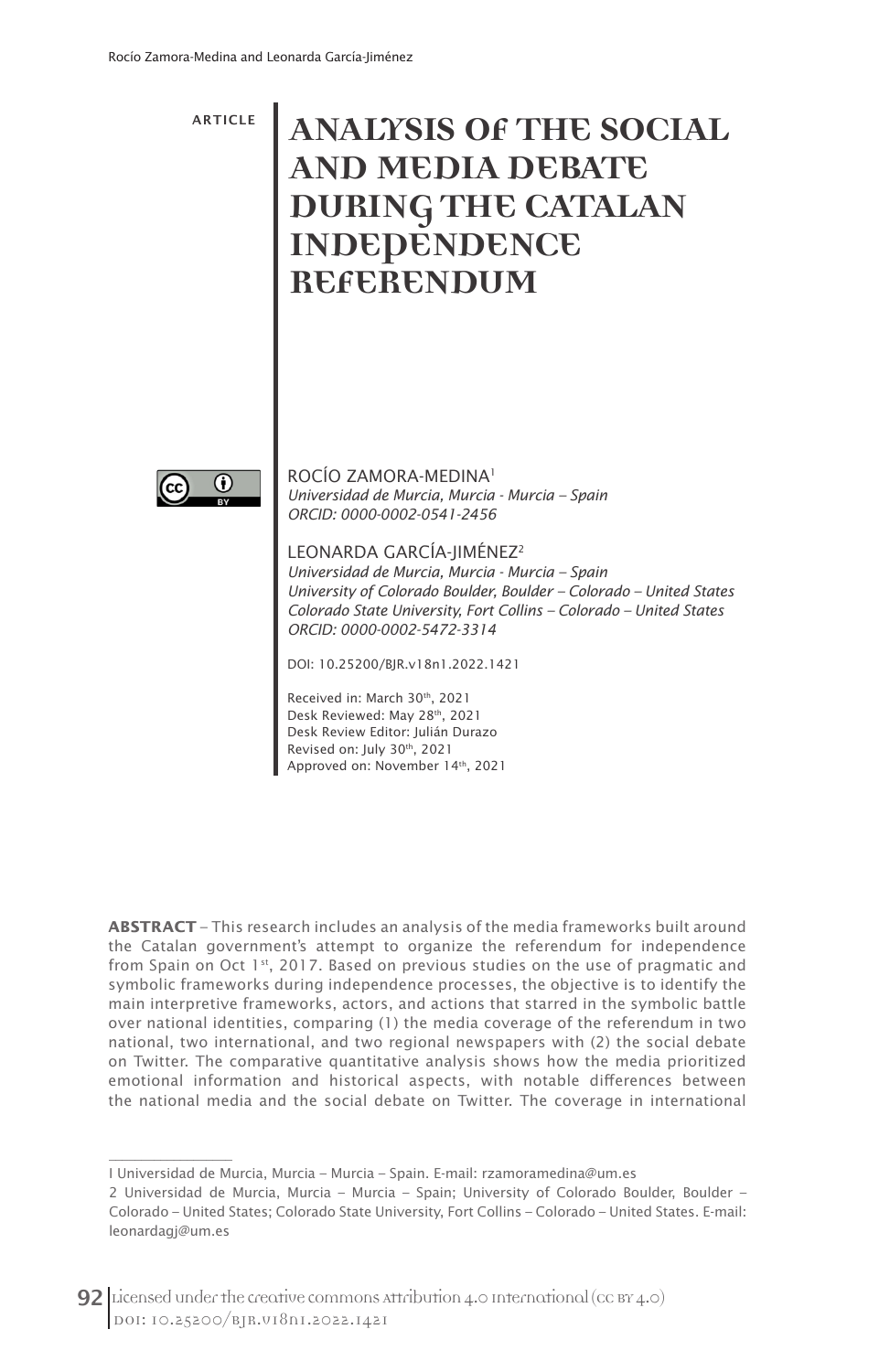newspapers, however, was more similar to the debate on Twitter and had a notable influence on framing this public issue.

**Key words:** Symbolic power. Symbolic representation. Catalonia. Framing. Twitter.

#### **ANÁLISE DO DEBATE SOCIAL E MIDIÁTICO DURANTE A TENTATIVA DE REFERENDO NA CATALUNHA**

**RESUMO –** Esta pesquisa inclui a análise das estruturas de mídia construídas em torno da tentativa do governo catalão de organizar o referendo pela independência da Espanha em 1º de outubro de 2017. Com base em estudos anteriores sobre o uso de estruturas pragmáticas e simbólicas em processos de independência, o objetivo é identificar os principais marcos interpretativos, atores e ações que protagonizaram a batalha simbólica pelas identidades nacionais, comparando (1) a cobertura midiática do referendo em dois jornais nacionais, dois internacionais e dois regionais com (2) a conversa social no Twitter. A análise quantitativa comparativa ilustra como a mídia priorizou a informação emocional e os aspectos históricos, com diferenças notáveis entre a mídia nacional e a conversa do Twitter. Jornais internacionais, no entanto, foram mais parecidos com a conversa no Twitter e tiveram uma influência notável no enquadramento desta questão pública. **Palavras-chave:** Poder simbólico. Representação simbólica. Catalunha, enquadramento, Twitter.

#### **ANÁLISIS DEL DEBATE SOCIAL Y MEDIÁTICO DURANTE EL INTENTO DE REFERÉNDUM DE INDEPENDENCIA EN CATALUÑA**

**RESUMEN –** Esta investigación incluye el análisis de los marcos mediáticos construidos alrededor del intento del gobierno catalán de organizar el referéndum de independencia de España del 1de octubre de 2017. Basado en estudios previos sobre el uso de marcos pragmáticos y simbólicos en los procesos de independencia, el objetivo es identificar los principales marcos interpretativos, actores y acciones que protagonizaron la batalla simbólica sobre las identidades nacionales, comparando (1) la cobertura mediática del referéndum en dos diarios nacionales, dos internacionales y dos regionales con (2) la conversación social en Twitter. El análisis cuantitativo comparativo ilustra cómo los medios priorizaron la información emocional y los aspectos históricos, con notables diferencias entre los medios nacionales y la conversación de Twitter. Los diarios internacionales, sin embargo, fueron más similares a la conversación en Twitter y tuvieron notable influencia en el enmarcado de este tema público.

**Palabras clave:** Poder simbólico. Representación simbólica. Cataluña. Framing. Twitter.

# **1 Introduction**

The media and the social debates on social networks are articulators of an increasingly polarized and emotional public sphere concerning controversial subjects, such as the attempt to hold the Catalan independence referendum on October 1st, 2017 (Gagnon et al., 2019; López-Olano & Fenoll, 2019; Algaba & Bellido-Pérez, 2019;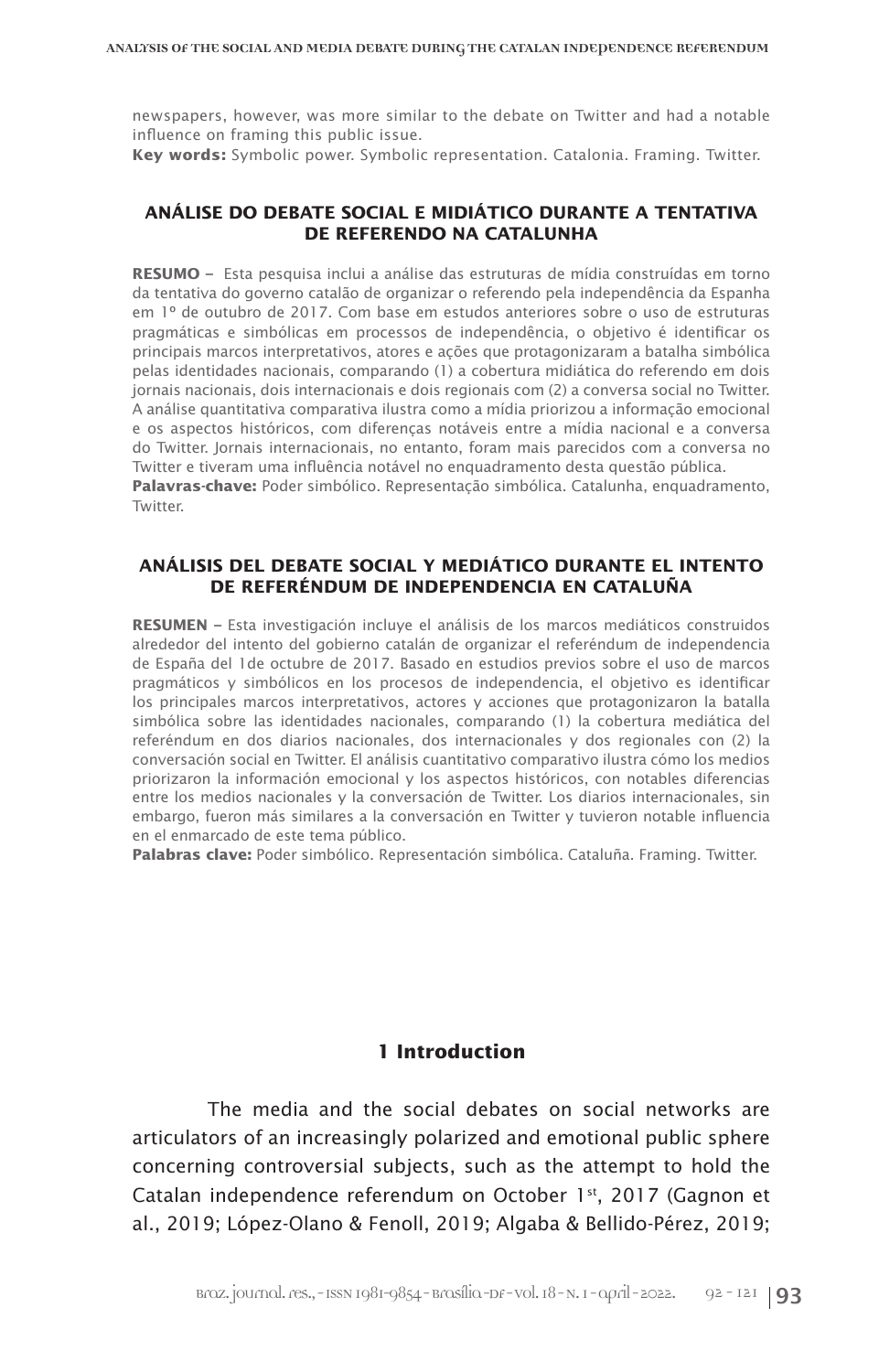Xicoy et al., 2017). The media and the social networks, notably Twitter (Moragas-Fernández et al., 2019; Hernández-Santaolalla & Sola-Morales, 2019; Arce et al., 2020; Carrasco et al., 2018), intensified the debate with such radically opposing arguments that the referendum attempt has been defined as "a totally polarized media war" (López-Olano & Fenoll, 2019, p. 2).

This analysis of the referendum attempt adds to the research which, over the last few years, has studied how digital and media communication have shaped the events which marked the tense relationship between Spain and Catalonia since, at least, the decision of the Constitutional Court regarding the Catalonia Statute of June 28th, 2010 (Perales-García & Pont-Sorribes, 2017; Alonso Muñoz, 2014; Ballesteros, 2015a, 2015b; Lejarza et al., 2015; Castelló & Capdevilla, 2013).

Taking these previous studies as a starting point, this article conducts a quantitative content analysis based on the theoretical assumptions of framing theory regarding the independence referendum attempt called on October 1st, 2017, with the aim to identify the frames, actions, individuals, and images involved in the referendum attempt. This article integrates, on the one hand, a study of the Catalan, national, and international printed media as well as the social debate which took place on Twitter. The large number of samples which we have read in order to carry out our research (901 press articles and 3.822 Twitter posts) makes this a methodical and rigorous study of how the traditional media (in this case printed) and the social networks (specifically Twitter) interpreted the events that occurred between October 1st and October 8th, 2017.

This research does not focus exclusively on either the press (Vellón, 2020; Pont-Sorribes et al., 2019; Dubois & Villeneuve-Siconnelly, 2019; Perales-García & Pont-Sorribes, 2017; Cartes-Barroso, 2018; Dorado & Sixto-García, 2021; Xicoy et al., 2017; Irala-Hortal, 2020) or on social networks (Anderson, 2019; San Cornelio & Gómez Cruz, 2019; Carrasco et al., 2018; Hernández-Santaolalla & Sola-Morales, 2019; Gil Ramírez, 2019) as other previous studies have done, but instead includes both, in their textual and visual dimensions, which allowed us to establish diverse comparatives of the regional/national/international axes and/or the press and Twitter, which enriches the exploration of the discursive and communicative complexity which characterized the events of October 1st. As can be seen, this comparative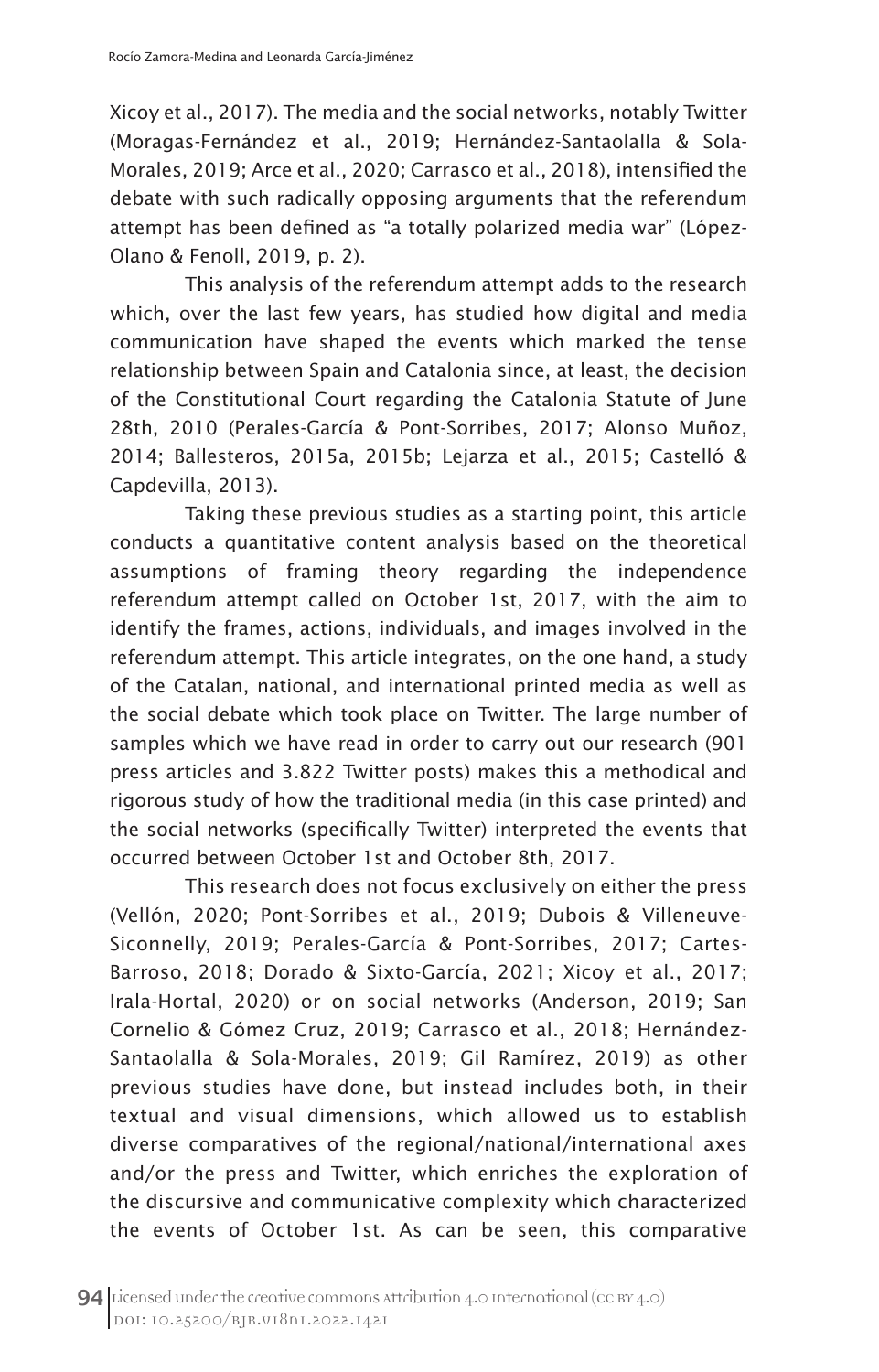approximation has been less frequently employed in the field of communication research in Spain (Pérez Curiel, 2020).

Accordingly, outside of scientific journals, the analysis of the Catalan representation in the international press carried out by the Diplocat public/private consortium deserves a special mention. The 2019 report (Perales-García & Pont-Sorribes, 2020) showed the interest of the international press regarding the Catalan question, with the publication of 584 articles mainly concerned with the conflict between Catalonia and Spain. The tendencies detected in this report showed an important change concerning 2020 (Capdevila et al., 2021) due, among other things, to the changes in the informational rationale brought about by the covid-19 crisis, which produced an increase in the number of articles (rising to 1.021), but a decrease from 50% in 2019 to 31.54% in 2020 in those focusing on Catalonia. As shown in this report, the main subject was the covid-19 crisis, followed by sports and cultural topics, with the independence conflict lying in fourth place.

For the above reasons, the main aim of this work has been to analyze the media construct of the event based on an analysis of the main hashtags which dominated the public debate on Twitter as well as the media coverage in the leading national and international newspapers (The New York Times, The Guardian, El País, El Mundo, El Periódico and Ara). This study is theoretically based on research into the symbolic capacity to define social reality which the media possess (Berger & Luckmann, 1968) and on the framing theory method (Entman, 1993; Van Gorp, 2005; Aalberg et. al, 2012). According to Entman (1993) the meaning of the framing process carried out by the media is the following:

> Framing means selecting certain aspects of perceived reality and then further highlighting them in a communicative text, such that it promotes a particular definition of the problem, an interpretation of the causes, a moral assessment and/or a suggested solution to the matter described. (Entman, 1993, p. 52).

In order to outline the idea of frames, we turn to Reese (2001, p. 11), who conceives of them as "organizing principles that are socially shared and persistent over time, and that work symbolically to meaningfully structure the social world". Based on the symbolic significance which defines each frame, the meaning of a given reality is actively constructed. The study specifically lies on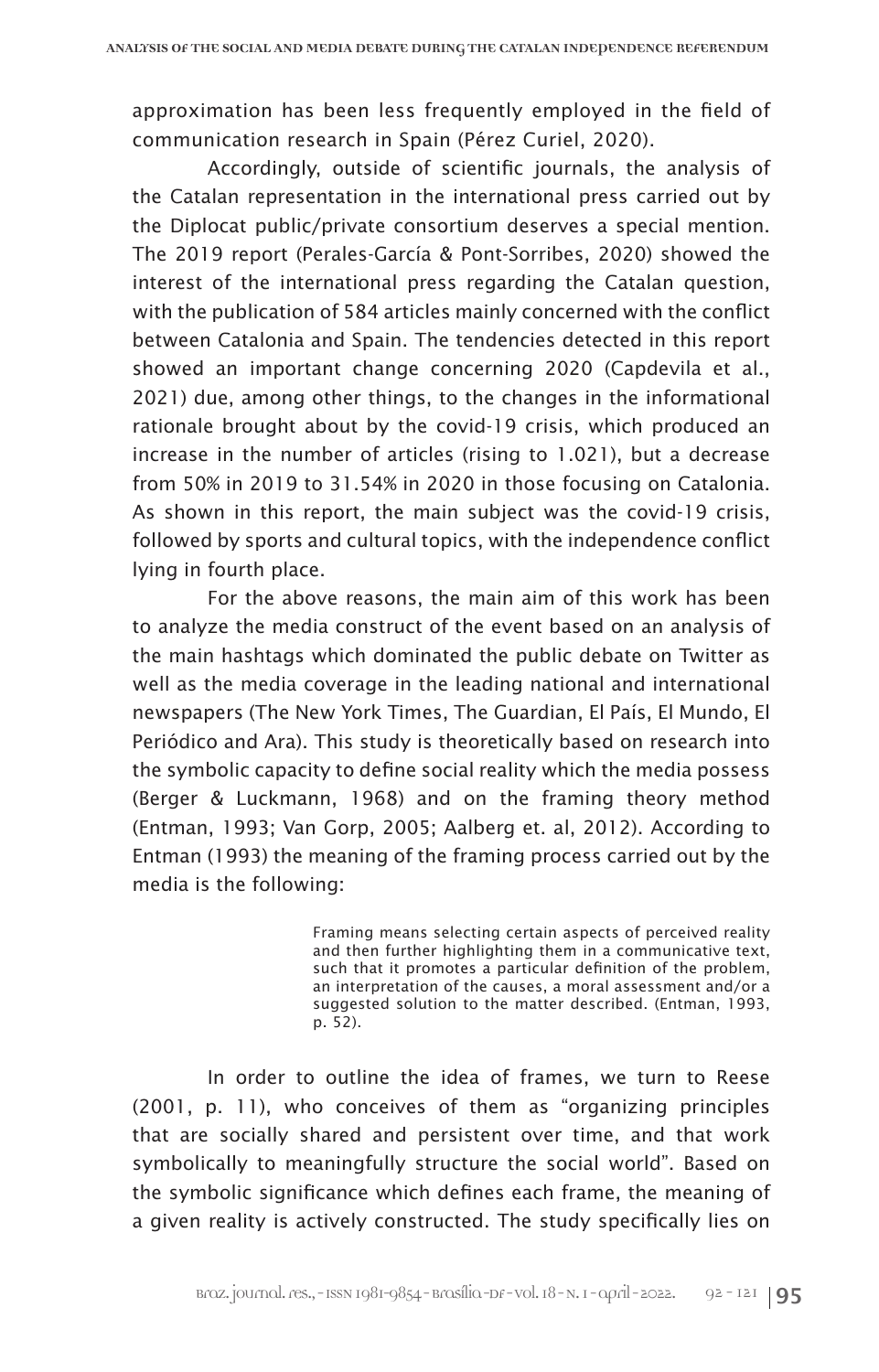one of the four lines of research into the news frames highlighted by D'Angelo (2002, 2012): namely, the identification of the thematic units known as frames. In this case, we will assume the deductive position of frame analysis (de Vreese, 2005), which stipulates the previous establishment of frames as analytical variables, partly based on previous studies (Castelló & Capdevila, 2013). Thus, when taken as dependent variables, "frames are contained within the news and are the result of production processes in the communication media" (Igartua & Cheng, 2009, p. 728).

Our main aim in this study was to identify the main approaches/ frames of the units of analysis and how these were articulated by the main actors involved, their actions, and their images. To do so, we deductively applied the symbolic analysis framework to the case of the Catalan referendum attempt, using previous studies related to this research topic (Ballesteros, 2015a, 2015b; Castelló & Capdevila, 2013).

According to these objectives, we formulated the following research questions:

RQ1. What were the main frames, subjects, and actions reported in the Catalan, Spanish and international press?

RQ2. What were the main frames, subjects, and actions that dominated the public debate on Twitter?

RQ3. What were the main similarities and differences between the media coverage in the press and the public debate on Twitter?

RQ4. What role did images play?

# **2 Brief contextualization of the referendum of October 1st, 2017**

The referendum attempt which took place on October 1st, 2017, in Catalonia, was a turbulent period that awoke enormous interest on social networks, as well as concern among the public due to the tension between the Spanish and Catalan governments (Pérez-Curiel et al., 2020). Our aim in this study was not to analyze the enormous complexity of the socioeconomic circumstances surrounding this event, and so we will only give a brief description of a situation which has been explained in greater detail in works such as Cetrá and Harvey (2019), Marcet et al. (2014), Ordeix and Ginesta (2013), Xicoy et al. (2017).

In general, the relationship between Spain and Catalonia has historically been complex, but a turning point in this tension came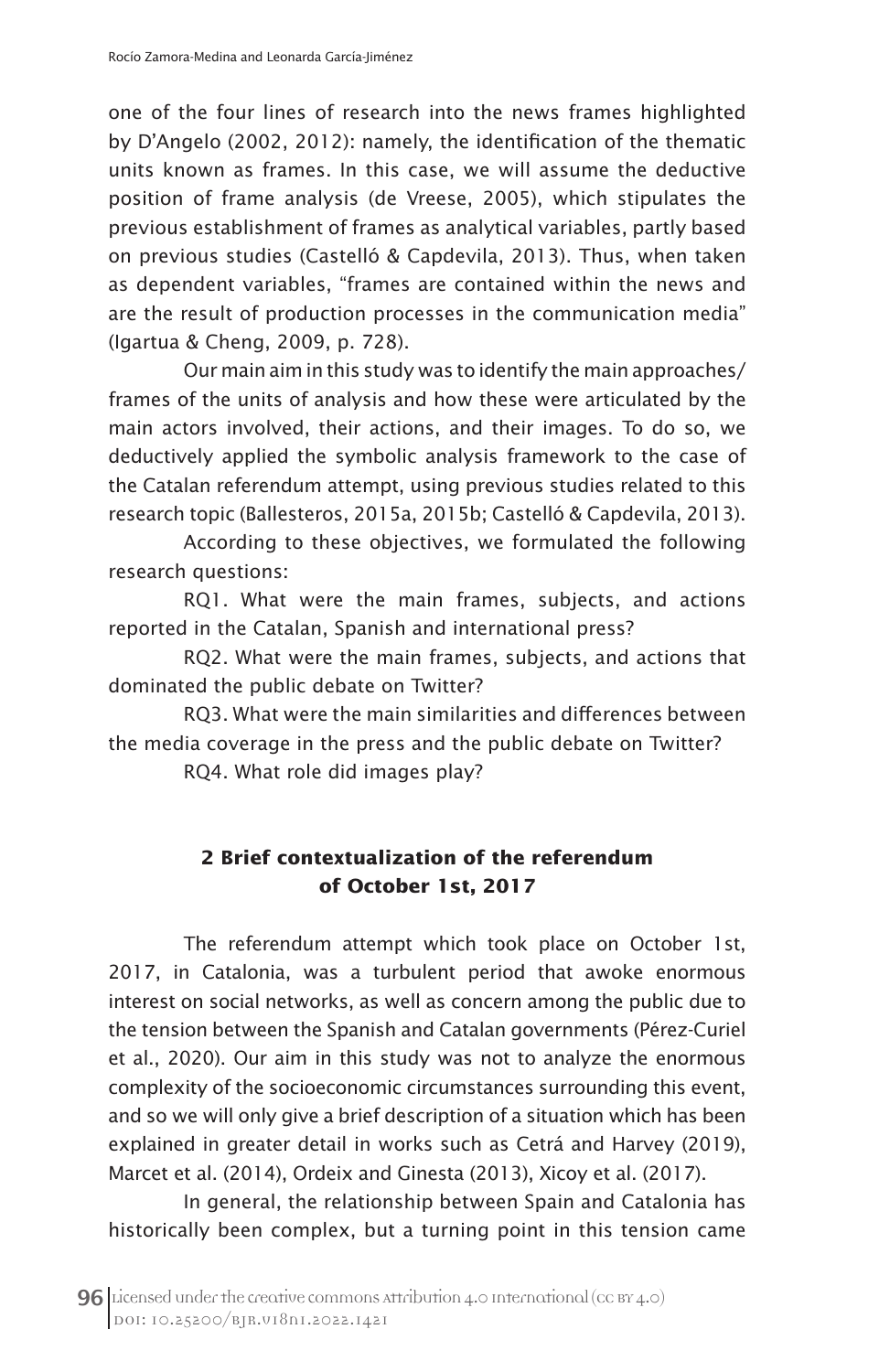with the decision of the Constitutional Court in 2010 to reject various articles in the Statute of Autonomy of Catalonia of 2005 which aimed to obtain more sovereignty for Catalonia, and which had been passed by both the Catalan and Spanish parliaments (Xicoy et al., 2017). This annulment brought about an increase in separatist feelings, with a subsequent wave of protests and demonstrations within Catalonia, and "provoked disappointment and frustration with the expectations of greater self-governance" (Ballesteros, 2015b, p. 163).

Eventually, this rejection of various articles in the Statute of Autonomy, together with other factors such as the economic crisis of 2008 and the lack of legitimacy of the political class due to corruption scandals, gave strength to a pro-independence movement backed by more radical political movements and a strongly organized mobilization within the civil society (grassroots movements) (Ordeix & Ginesta, 2013). This movement denounced the fault in the model of the autonomous regions, the plurinational character of the Spanish state, and the right to decide for the Catalan citizens (Ordeix & Ginesta, 2013). Therefore, the demonstration held during the Diada of 2012, a public holiday in Catalonia, was one of the largest in history: "Since July 2010 and the Diada of 2012, nothing has been the same in Catalonia" (Xicoy et al., 2017, p. 1041).

As a result of the annulment of certain articles in the Catalan Statute, the former president of Catalonia, Artur Mas, set in motion two initiatives to attempt to consult with the Catalan citizenry over the future of the region (Llorca Asensi, 2015, p. 54). First, he presented a formal request from the Catalan Parliament to the Spanish government asking to be allowed to hold referendums (an option set out in article 150.2 of the Spanish constitution). He also set in motion the passing of a law in the Catalan parliament which would allow a consultation known as the "Participatory process over the political future of Catalonia". Unlike the referendum, this consultation was not meant to be binding, i.e., it did not oblige the taking of any posterior decisions (Llorca Asensi, 2015, p. 55).

Although both initiatives were rejected by the Constitutional Court, the consultation took place on November 9th, 2014, and the main leaders behind it were sentenced by the High Court of Justice of Catalonia for disobedience and prevarication (Julve, 2017). According to Cetrá and Harvey (2019, p. 608), the consultation of November 9th, 2014, meant a "major shift in the traditionally moderate stance of the party on the constitutional question, which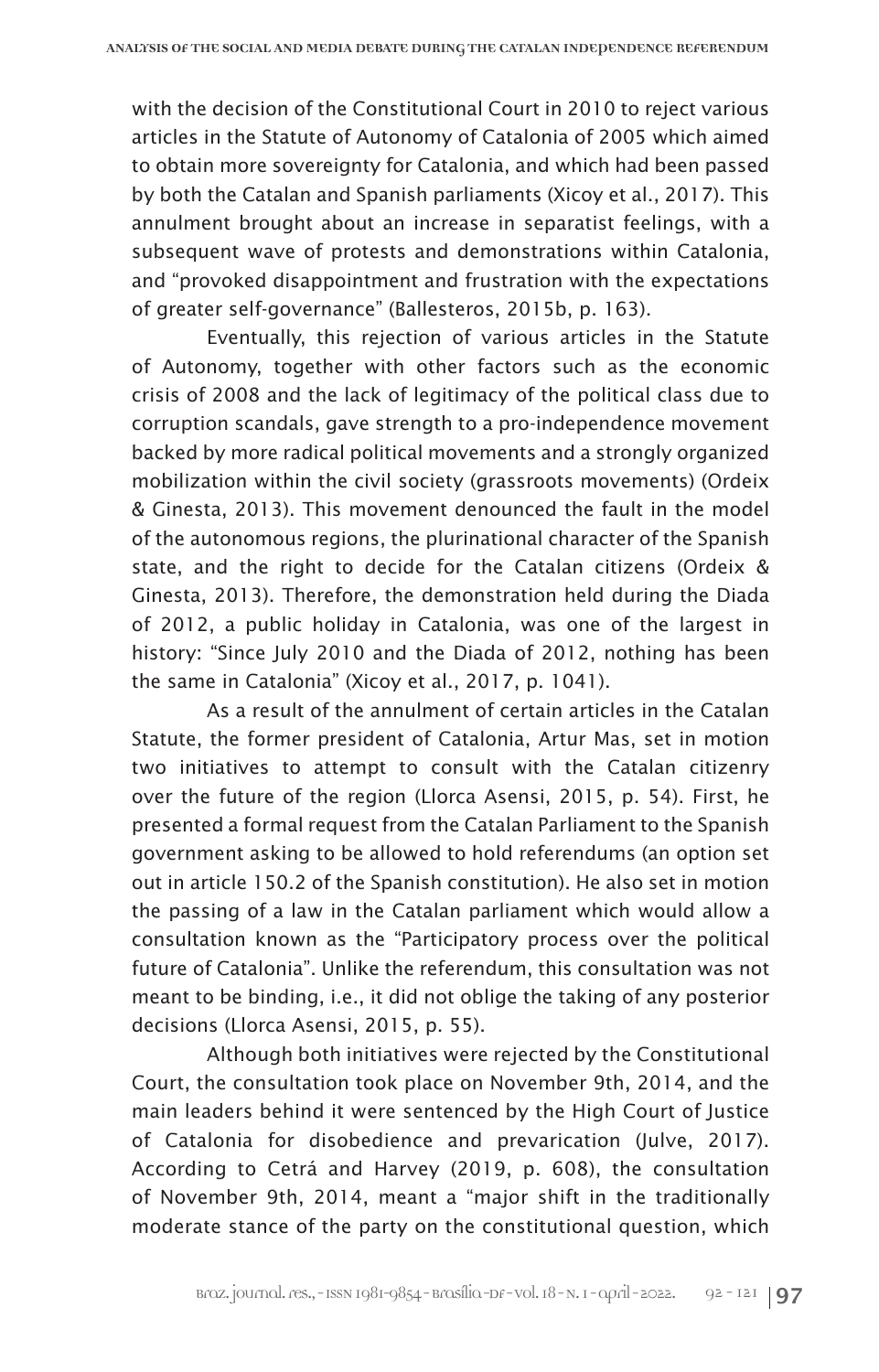consisted in pushing for more autonomy without renouncing participation in state-level politics".

Finally, another landmark event before the illegal referendum of October 1st took place on September 6th, 2017, when the Catalan parliament passed a law allowing the referendum to be held (The Law on the Referendum on Self-determination of Catalonia), as well as the Law of Juridical Transition and Foundation of the Catalan Republic, popularly known as the "Rupture with Spain" laws, which were passed during an emergency session. These laws did not fulfill the precepts established by the Catalan Statute and were again suspended by the Constitutional Court. Despite this, on October 1st, 2017, an attempt was made to hold the Catalan referendum. This was declared illegal by both the Spanish government and the European Union (European Commission, 2017), as it did not follow the precepts of the Spanish Constitution. Furthermore, the international observers pointed out that it lacked basic electoral guarantees (Pérez, 2017). For example, there was no official census or control; the ballot boxes were opaque and were not sealed; the violent police intervention did not allow a normal development of the event; there was neither a central electoral commission nor an official vote-counting system; some of the voting slips were printed at home by citizens, etc.

To end these contextual notes on the event analyzed in this paper, it should be noted that the Spanish Constitution presents a mononational concept of the state (Cetrá & Harvey, 2019) in which the Spanish nation is indivisible and indissoluble, and was designed such that it could not be modified, making it exceedingly difficult to call for referendums, according to Aguilera de Prat (1992, pp. 138– 139): "The constitution is especially rigid and the existence of two forms of referendums to change it expresses the concern of political groups that it was made to preserve, in essence, their work (...) It is a referendum that is not meant to be used". Therefore, the political system of representation consolidated since the Spanish Constitution of 1978 makes it very difficult to reform the constitutional text and any consequent legal reserve of a possible consultation; hence, the illegal nature of the referendum attempt which took place in Catalonia on October 1st, 2017.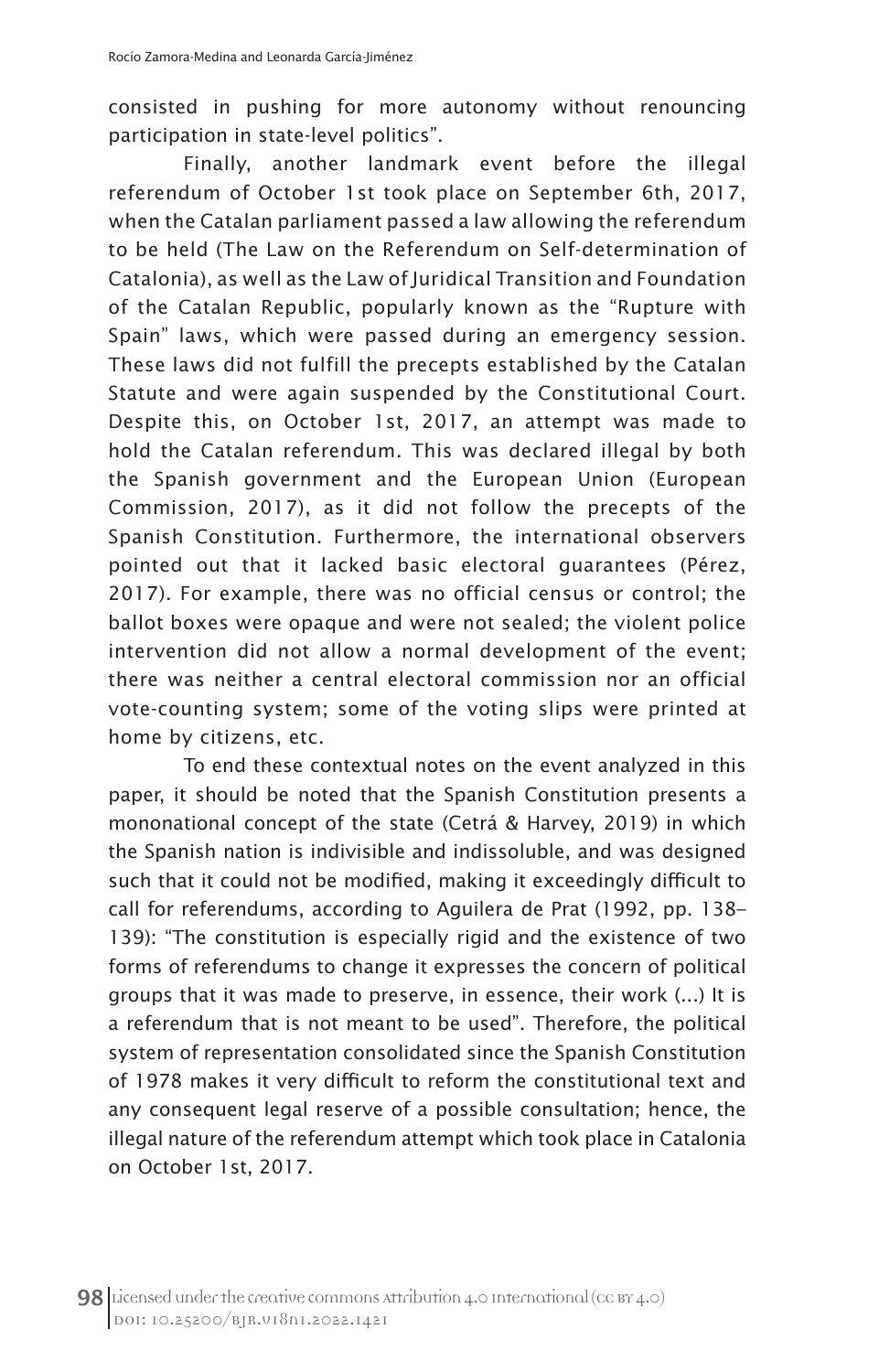# **3 The media coverage of the Catalan conflict and the role played by social networks**

As pointed out in the introduction, the media coverage and the role that social networks played during the Catalan referendum attempt awoke enormous interest among the scientific community. This interest is justified, partly, by the fact that political conflicts are built upon communication (Castelló, 2012) and therefore an analysis of this type of event is a reliable way of approaching the social construct of reality (Berger & Luckmann, 1968). In other words, analyzing the media (be it traditional or digital) is of both scientific and social significance, as communication is not only limited to representing reality but is also able to construct it.

Previous research has noted that both the media coverage and the debate on social networks were marked by the existence of two media systems and, in general, two distinct political positions which supported one or the other of the two main sides involved in the events that day: the pro-unionists and the pro-independence movement (Gagnon et al., 2019; Arce et al., 2020). Hence, the media clearly favored one or the other of the two sides involved and their different ideologies determined their attitude (Vellón, 2020). The polarization expressed in the media debate was so intense that López-Olano and Fenoll (2019, p. 2) spoke of it as a "media war situated on either side of the ideology", which did not encourage either critical thought or contextualization, and which respected neither a code of ethics as a whole nor international norms (Dorado & Sixto-García, 2021).

This led to a media coverage characterized by high emotions and feelings as well as the conflict frame (López-Olano & Fenoll, 2019), which dominated the national and international media coverage (Pont-Sorribes et al., 2019; Dubois & Villeneuve-Siconnelly, 2019) and the discussions on Twitter concerning the conflict (Moragas-Fernández et al., 2019). In this respect, according to Carrasco et al. (2018), the pro-independence movement showed a higher mobilization on social networks than the pro-unionists, which was explained in the previous section as being due to the grassroots nature of the mobilization of the Catalan citizens.

Therefore, it can be said that polarization was a defining aspect of the social debate which took place on Twitter, the social network which awoke the highest level of interest among its users (Moragas-Fernández et al., 2019; Hernández-Santaolalla & Sola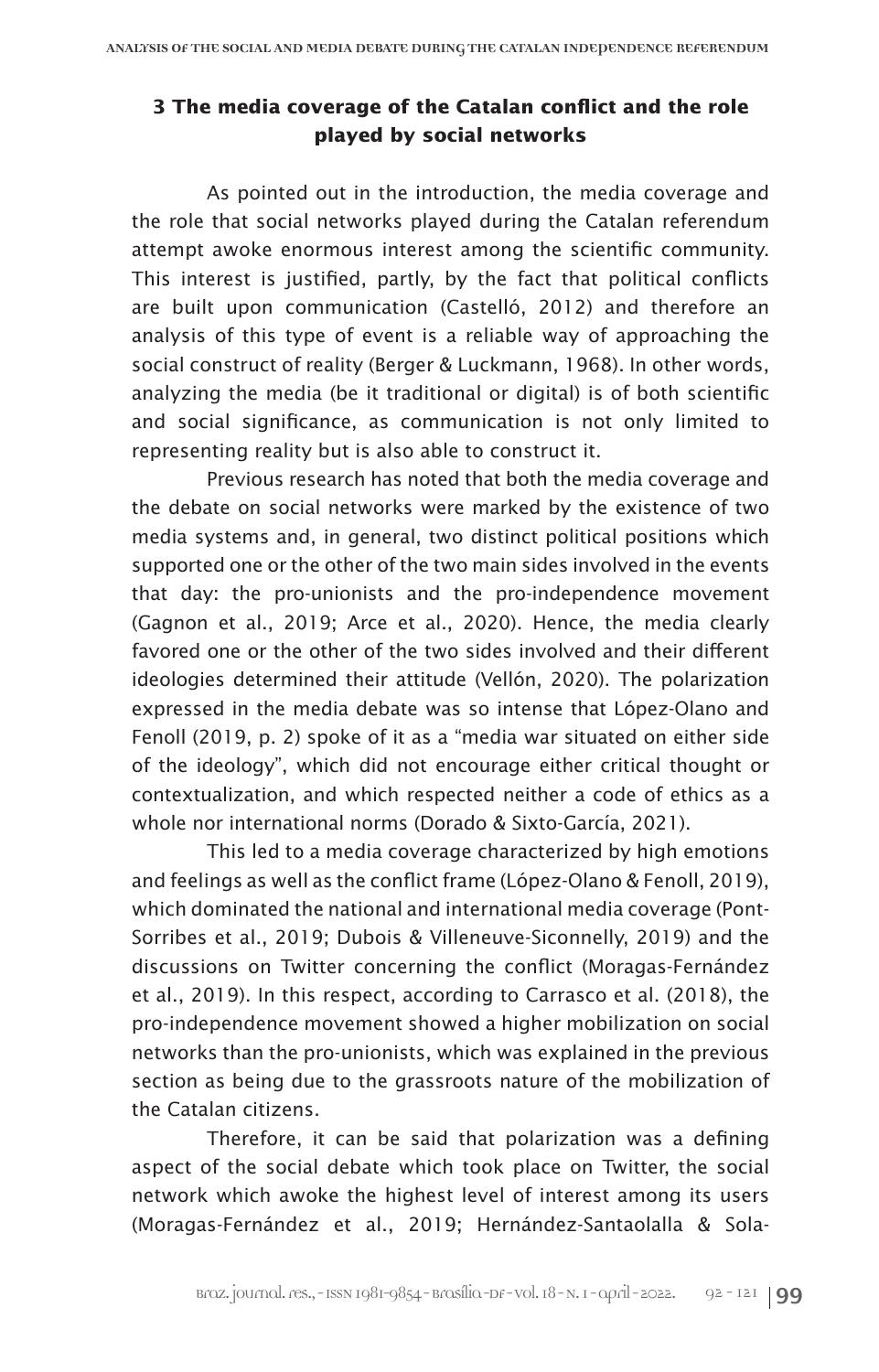Morales, 2019; Carrasco et al., 2018; Pérez Curiel, 2020), possibly due to its conversational nature. Far from diversifying the positions held or considering alternatives to the pro-unionist or pro-independence stances held by the political parties, the citizens' movement, and the media, the same logic characterized the debate on Twitter, both during October 1st (Hernández-Santaolalla & Sola-Morales, 2019), as well as during previous key events, such as the passing of the Catalan Referendum Law (Moragas-Fernández et al., 2019).

High emotions and feelings, together with the "rejection of rationality" dominated this social network (Hernández-Santaolalla & Sola-Morales, 2019; Arce et al., 2020), with a clear dividing line which made a rational debate and interchange of ideas virtually nonexistent. The study carried out by Arce et al. (2020) based on the reaction on Twitter (hashtag #ElDilemaSalvados) to the TV program Salvados, rebroadcast exactly one year after the failed consultation attempt, showed that the public debate was still dominated by two clearly diverse groups who directly opposed the arguments of their political opponents, even provoking fear among the public, who fully trusted their own polarized groups, among whom there was hardly any contact, debate or exchange of ideas. This polarized distancing was nothing new and did not appear from nowhere on October 1st, as shown in the study conducted by Esteve del Valle and Burge (2018) into the use made by the Catalan parliament of Twitter in 2013 and 2014, in which this trend was detected.

It may therefore be said that, according to the existing literature published so far, both traditional and social media showed certain common patterns in the discourses with which they constructed the events of October 1st, a communicative approach that also awoke interest in the images posted on Twitter (San Cornelio & Gómez, 2019) and in the press (Irala-Hortal, 2020), fake news (Coromina & Padilla, 2018), hoaxes (Aparici et al., 2019), and in other social media used to a lesser degree during the consultation, such as YouTube (Gil-Ramírez, 2019a, 2019b) and Instagram (Cartes, 2018).

# **4 Methodology**

We employed a two-fold methodology in this study. On the one hand, we include a content analysis of the information published by a representative sample of the online editions of the Spanish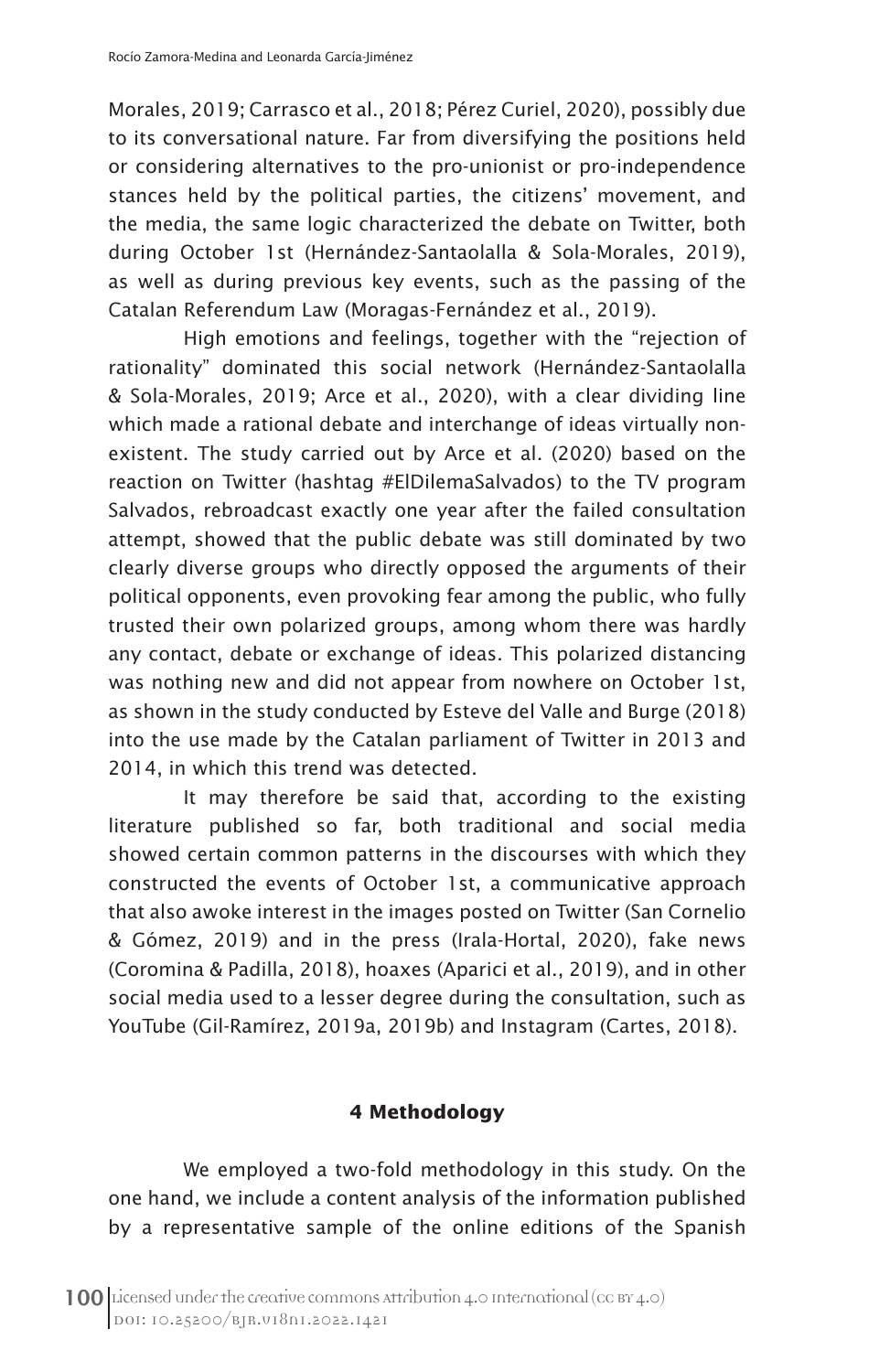national media (El País and El Mundo), as well as the international media (The Guardian and The New York Times) and that of two Catalan regional newspapers (La Vanguardia and Ara).

The selection of these media outlets responds to the interest in finding out to what extent the geographic area – international, national, or regional – could be significant when providing different coverage of the event. In order to make the selection, we used as a criterion the relevance of these newspapers within their corresponding geographic areas, in terms of circulation and diffusion. Regarding the international online media, The New York Times, a daily newspaper that is a global reference for many readers, follows a liberal editorial line, despite being a US publication. The Guardian, on the other hand, is a British newspaper, positioned on the left of the political sphere of British political opinion.

As for the Spanish online media, the El Mundo newspaper is defined as being a liberal center-right publication, often critical of the left and peripheral nationalism. The Spanish newspaper El País is defined as an independent publication, with a European vocation and a defender of pluralist democracy, held as a reference for the left and the center-left. As for the regional newspapers, La Vanguardia is one of the leading publications in Barcelona and currently follows a conservative editorial policy. Finally, Ara, a left-wing pro-independence newspaper published in Catalan in Barcelona, has always been firmly committed to using a digital format. Its circulation increased significantly during the months before the referendum attempt.

The analysis period coincided with the coverage offered by the aforementioned online media concerning the Catalan referendum. In total, 901 units of analysis were subsequently identified and analyzed, with each of the news articles published by the aforementioned online media outlets between October 1st (the date set for the referendum) and October 8th being considered as a unit of analysis. Table 1 shows the distribution of the news. It can be seen that within the sample analyzed the national media included the highest number of articles related to this event (559), followed by the regional media (278), and finally the international media (64).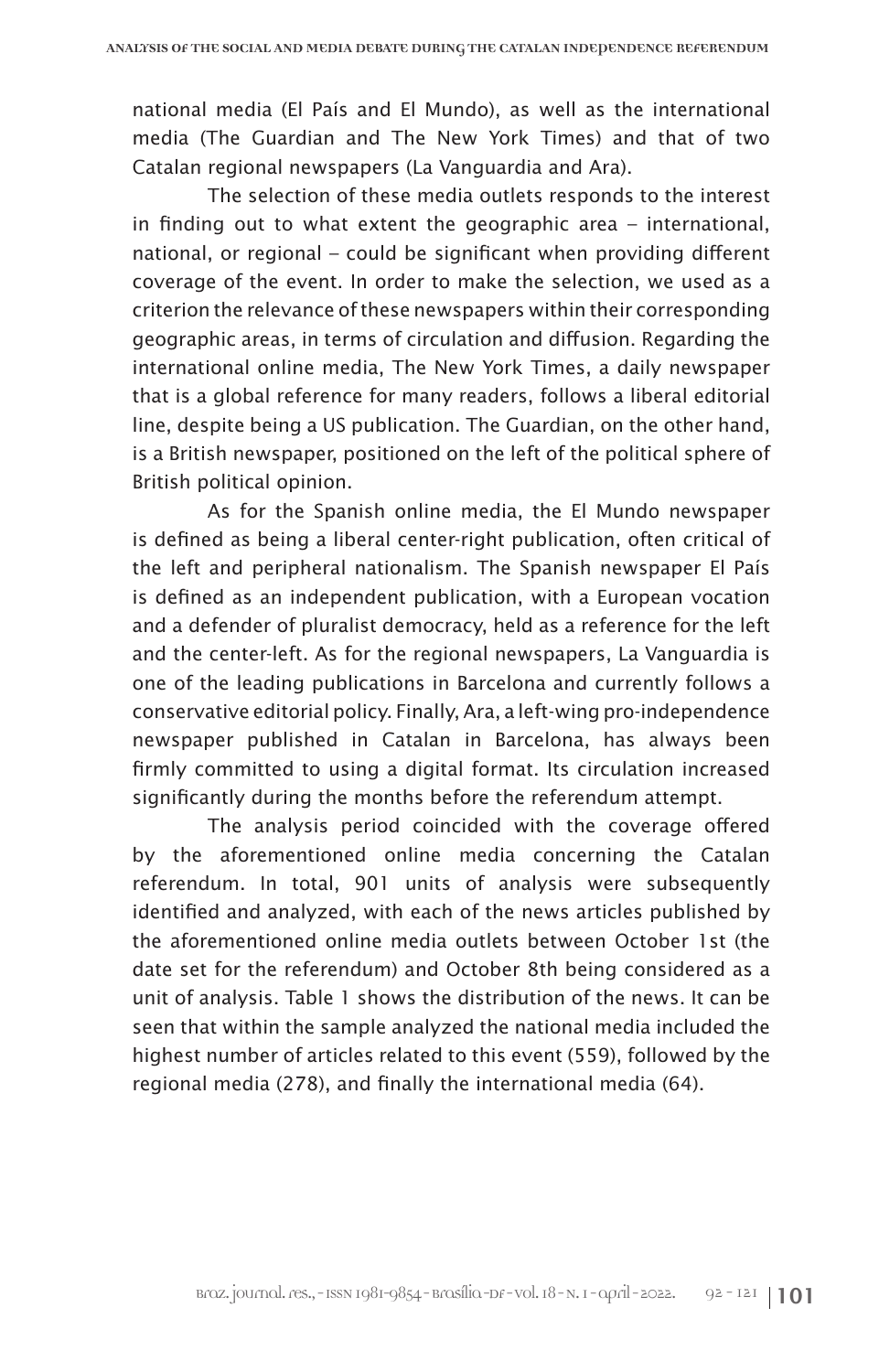# **Table 1**

| Medium             | Frequency | Percentage |
|--------------------|-----------|------------|
| El Mundo           | 289       | 32.1%      |
| El País            | 270       | 30%        |
| La Vanguardia      | 264       | 29.3%      |
| Ara                | 14        | 1.6%       |
| The New York Times | 23        | 2.6%       |
| The Guardian       | 41        | 4.6%       |
| Total              | 901       | 100%       |

#### *Distribution of the analyzed news articles*

At the same time, to measure the public debate generated by the Catalan referendum attempt, we focused on the social network Twitter, which fosters the proliferation of peripheral public spheres (Sampedro & Resina, 2010) and which allows the opening of debates traditionally limited to the central public sphere. Furthermore, we started from the premise that Twitter transforms the public sphere both on a structural level, by increasing citizen participation, and on an influencing process level (Moragas et al., 2019). Hence, as previous studies have shown, ideological polarization is a key component, so it is possible to detect, in some cases, sounding boards regarding the flow of communication regarding certain controversial events, such as the Catalan referendum attempt (Esteve & Borge, 2018).

We, therefore, considered it necessary to analyze the public debate on Twitter on an event as controversial as the Catalan referendum. In order to follow the debate, we carried out a manual search on Twitter of the most commonly used hashtags during the days surrounding the event, using the Twitter search engine. At first, up to eight hashtags associated with the Catalan referendum were identified. However, to limit ourselves to the object of study, we only chose those hashtags which made a direct reference to Catalonia, the referendum, or both (and their different meanings). Based on these parameters, we analyzed all the tweets which contained one of the four main hashtags #catalanreferendum, #cataluñareferendum, #referendum, and #cataloniareferendum.

In this case, the sample was limited to the first three days after the call for a referendum, from October 1st to October 3rd, 2017. The reason for shortening the analysis period of the public debate on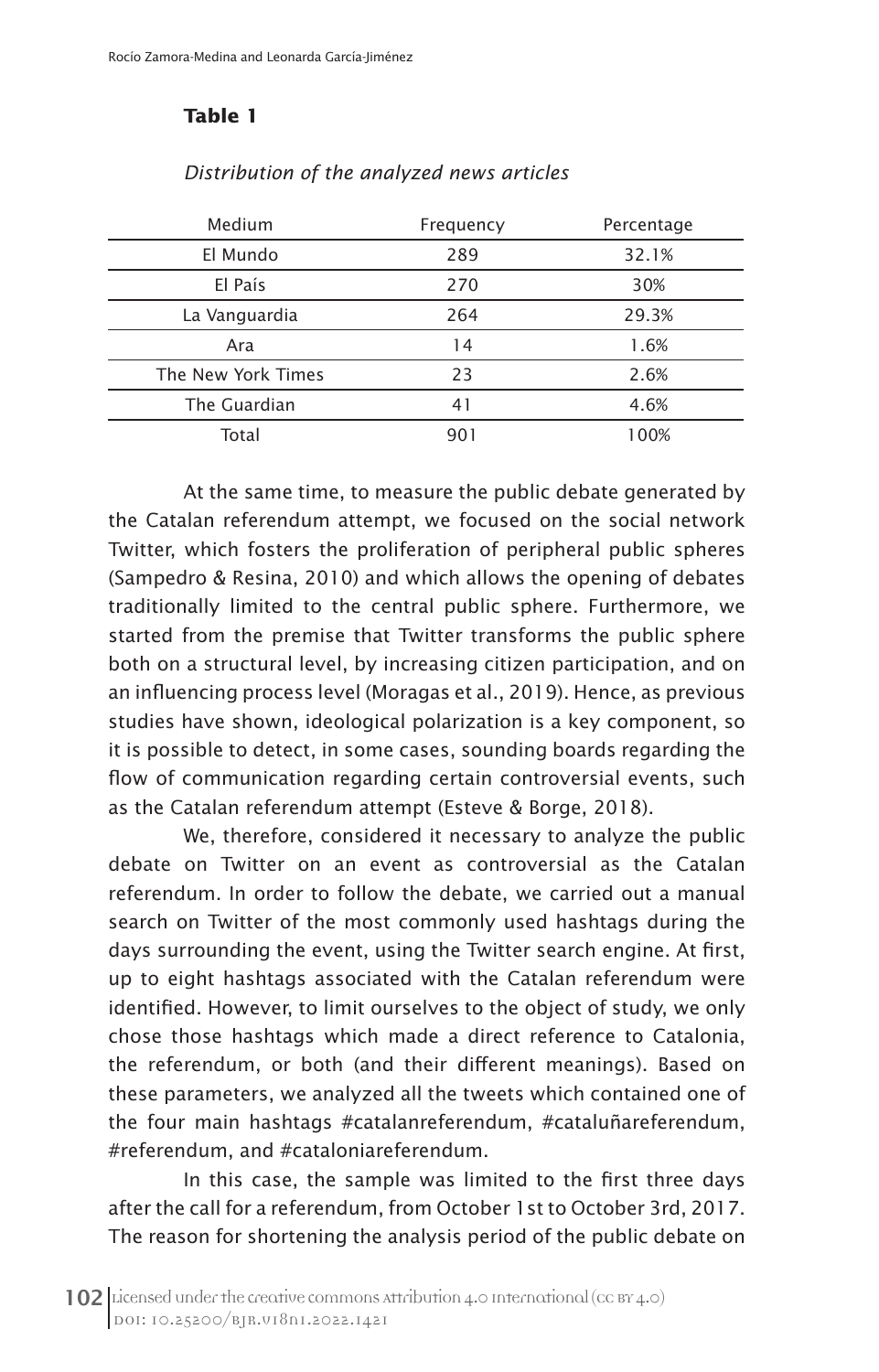Twitter, compared to the period analyzed in the online media, is that, after October 3rd, certain contamination of these hashtags occurred concerning topics that were unrelated to the Catalan question, and so increasing the size of the sample would have generated distortion. The unit of analysis focused on each posted tweet which included one of the aforementioned hashtags*.* By taking into account the methodological contributions of previous studies (Esteve Del Valle & Borge Bravo, 2018), we employed the tweet collection method using the Twitter search engine until we had identified a total of 5.056 tweets, of which we excluded all retweets, as well as those with inappropriate content, obtaining a final sample of 3.822, analyzed tweets. Table 2 shows the distribution of published tweets under each of the hashtags included in the analysis sample:

## **Table 2**

| Hashtag               | Frequency | Percentage |
|-----------------------|-----------|------------|
| # catalanreferendum   | 1290      | 33.8%      |
| # cataloniareferendum | 1029      | 26.9%      |
| # referendum          | 1031      | 27.0%      |
| # cataluñareferendum  | 472       | 12.3%      |
| Total                 | 3822      | 100%       |

#### *Distribution of the analyzed hashtags*

With the analysis sample of the online media as well as the selected tweets, we then carried out the quantitative content analysis, following two different analysis protocols, one for the online media and the other for the social debate. The coding sheets used in each case, despite containing a series of specific variables, also shared certain common variables allowing us to perform a subsequent comparison. Among these specific variables, we included those of a descriptive type (publication date, author of the publication, gender), as well as those units of analysis which contained audiovisual elements (photos, videos, graphics, and/or links) and whether or not this content reinforced the dominant discourse. Regarding the common variables, following a similar parameter, we included the three key categories of our study based on the previous empirical research conducted by García-Jiménez et al. (2014), into the construction of symbolic power in online and offline contexts: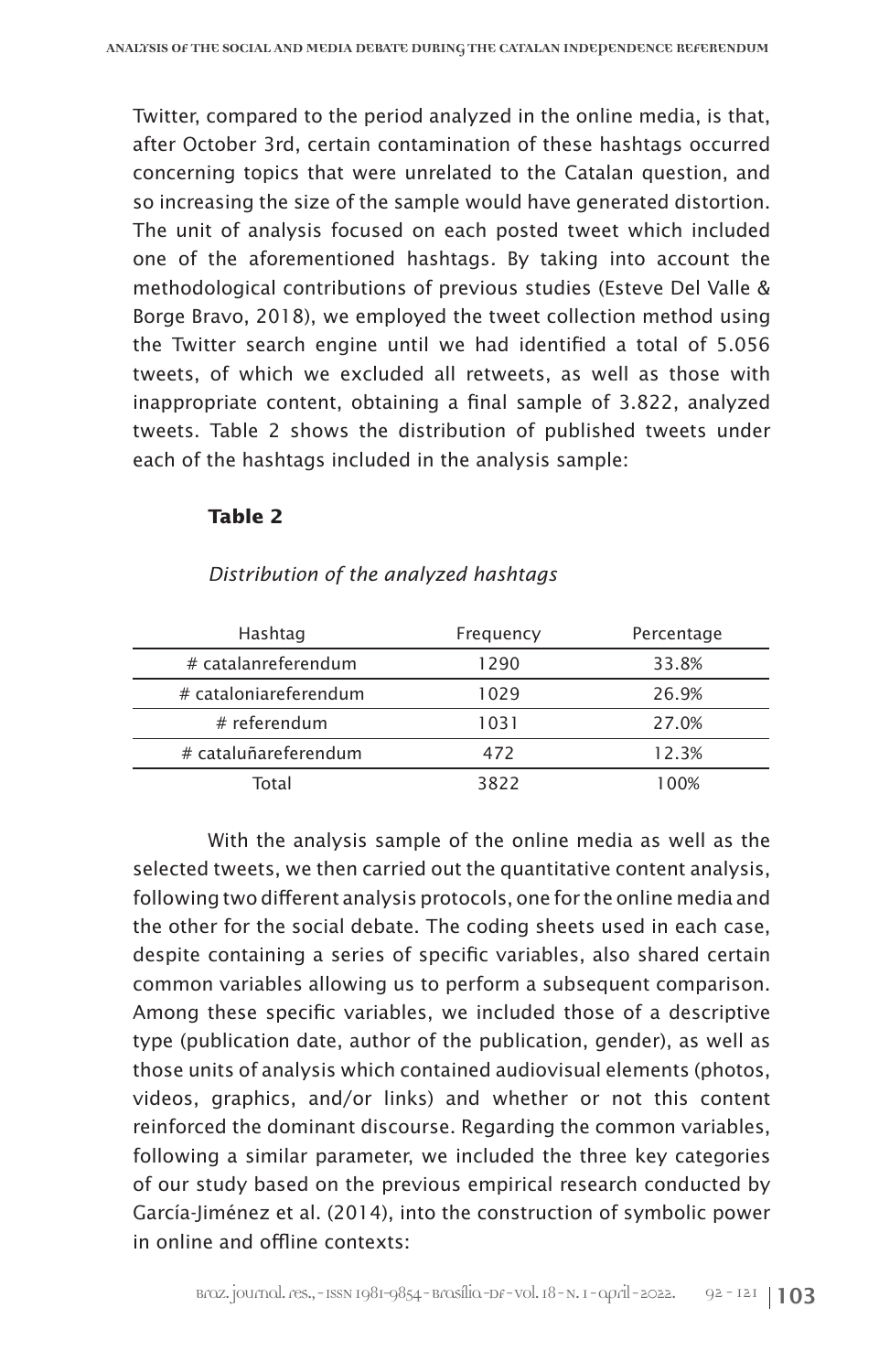a) Primary and secondary subjects: police, Spanish law enforcement agencies; police, Catalan law enforcement agencies; ordinary Spanish citizens-Spanish civil society (citizens, NGOs, etc.); ordinary Catalan citizens-Catalan civil society (citizens, NGOs, etc.); ordinary international citizens-international civil society (citizens, NGOs, etc.); Spanish authorities (politicians, government, parliament, etc.); Catalan authorities (politicians, government, parliament, etc.); international authorities (politicians, government, parliament, etc.); Spanish experts (university professors, researchers, lawyers, political scientists, political mediators, etc.); Catalan experts (university professors, researchers, lawyers, political scientists, political mediators, etc.); International experts (university professors, researchers, lawyers, political scientists, political mediators, etc.); Spanish media; Catalan media; international media; not applicable.

b) Primary and secondary actions: aggression by the Spanish majority towards the Catalan minority (physical, institutional, legal violence, etc.); aggression by the Catalan minority towards the Spanish majority (physical, institutional, legal violence, etc.); both sides (Catalan and Spanish) are equally involved in the violence; the Spanish majority is trying to resolve the conflict (call for dialog, negotiation, peace, etc.); the Catalan minority is trying to resolve the conflict (call for dialog, negotiation, peace, etc.); both sides (Catalan and Spanish) are equally trying to resolve the conflict; the international community is trying to resolve the conflict; economic consequences; judicial measures or political actions; not applicable.

c) Interpretative frameworks, i.e., the journalistic or social narrative approach based on the semantic macrostructure included in the text (news and tweets). This uses framing theory as a multidisciplinary paradigm that enables us to perform a global study into the effects of the media on individuals, and whose evolutionary development as a theoretical perspective has been defined as a multiparadigmatic paradigm (D'Angelo, 2002) which requires integrative approaches among the different perspectives that clarify the divergences detected among the studies labeled under this theory (Marín & Zamora, 2014; Ardèvol-Abreu, 2015).

Within the different framing models identified by De Vreese (2005) – specific and generic – this study opted for the use of the first (issue-specific frames), as the identified frames refer to specific recurring aspects of a particular topic, as in the case of the referendum,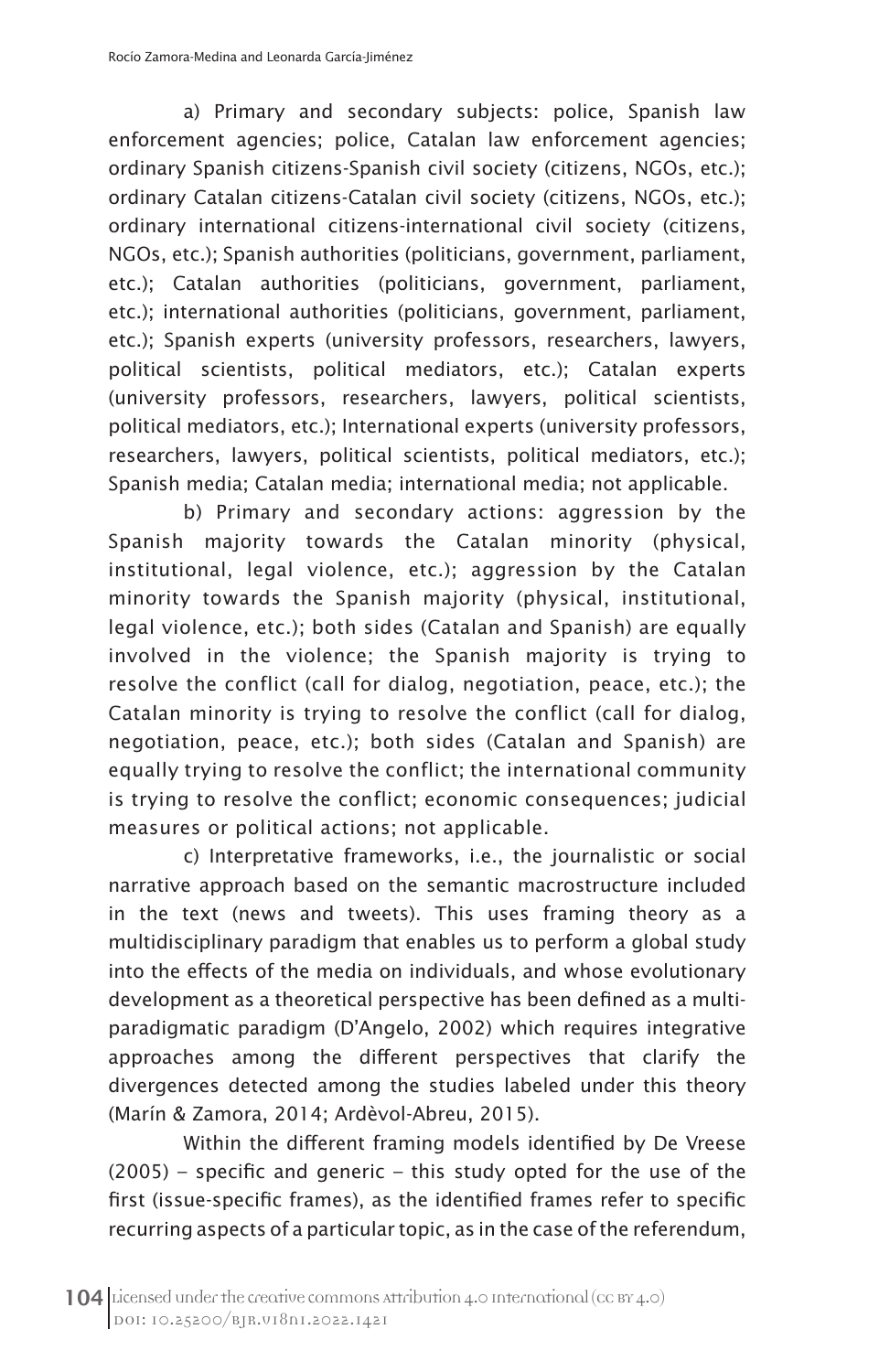non-applicable to other cultural contexts, and which offer a recurrent characterization when it comes to the media coverage of the topic. In order to identify these frames, we consider "the presence and absence of certain keywords, stock phrases, stereotyped images, sources of information and sentences that provide thematically reinforcing clusters of facts or judgments" (Entman, 1993, p. 52). Following other previous research, the frames have been conceived as organizing devices of journalistic, ideologically neutral messages, generated without the concurrence of influences outside of media contexts (Valera, 2016). Thus, a deductive approach was taken to propose the following specific frames:

– Referendum as conflict. The referendum is neither desirable nor legitimate and is one of the most severe tests experienced to date by Spanish democracy.

– Possible referendum. The referendum is both desirable and a right of the Catalan people. The Catalan people have the right to choose their destiny (through self-determination or by any other means).

– Undecided. The referendum is neither a right of the Catalan people nor a threat to Spanish democracy. The news/tweet does not clearly state whether the referendum is either positive or negative.

In order to perform the statistical analyses, we used the SPSS version 20 software. We specifically performed frequency analyses and created contingency tables with their corresponding statistical significance. Once the results had been obtained, we went on to compare the two databases and to extract conclusions that reveal how the Catalan referendum attempt and the failed declaration of independence were represented.

## **5 Results**

We now display the results obtained in this study, first distinguishing between those which refer to the symbolic content analysis represented by the Spanish online media, and then comparing them with the specific analysis of the social debate on Twitter. In both cases, the proposed outline is to be followed, based on the key variables of the study: approaches, subjects, and most significant actions.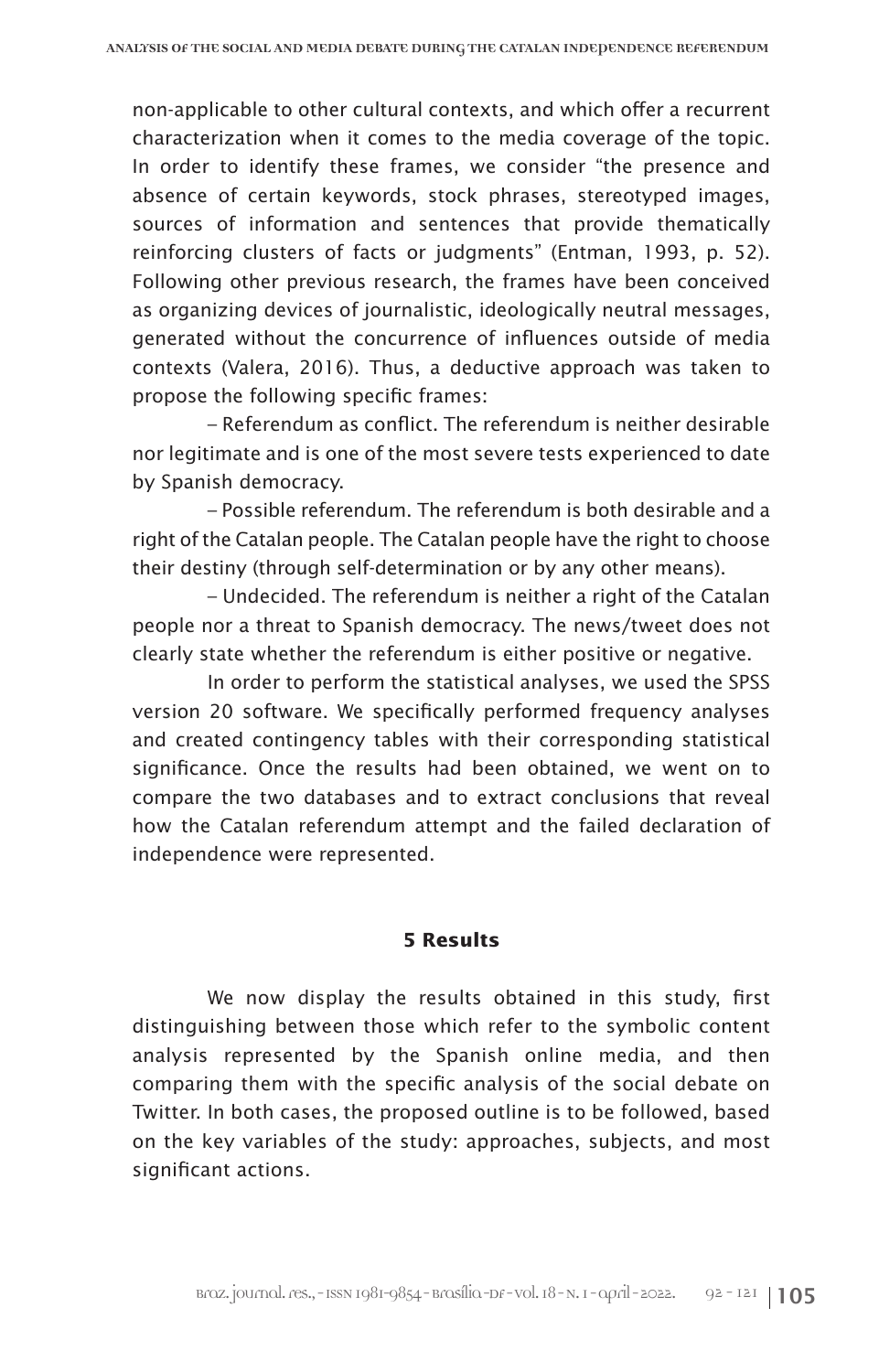# **5.1 The symbolic representation of the referendum in the online media**

The analyses of all the publications concerning the Catalan referendum and the declaration of independence attempt specifically published by the online media analyzed from October 1st to October 8th, 2017, show significant differences regarding the coverage received. Thus, as shown in Table 3, the El Mundo newspaper published the highest amount of information during the chosen period, with a total of 289 articles, followed by the El País newspaper, with a total of 270 articles, and La Vanguardia, with 264 articles.

#### **Table 3**

| Online media       | Frequency | Percentages |
|--------------------|-----------|-------------|
| El Mundo           | 289       | 32.1%       |
| El País            | 270       | 30.0%       |
| La Vanguardia      | 264       | 29.3%       |
| The Guardian       | 41        | 4.6%        |
| The New York Times | 23        | 2.6%        |
| Ara                | 14        | 1.6%        |
| Total              | 901       | 100%        |

*Distribution of the publications of each online media outlet*

From a chronological perspective, the day with the highest number of published articles was October 1st, i.e., the day of the referendum, followed by October 2nd, the day on which most online media outlets showed the scenario that resulted from the events of the previous day. If we analyze these results according to the media type, we see that both the national and international media published the highest number of articles on October 2nd, giving more importance to the consequences of the referendum than on the referendum itself. However, the Catalan regional online media gave more importance to the events of October 1st (39.2%), considering the preparations for the referendum to be more important.

By focusing on the dominant frames, the vast majority of online media outlets considered the referendum to be a conflict, compared to a scarce 9.9% who were undecided, and 5.5% who saw the referendum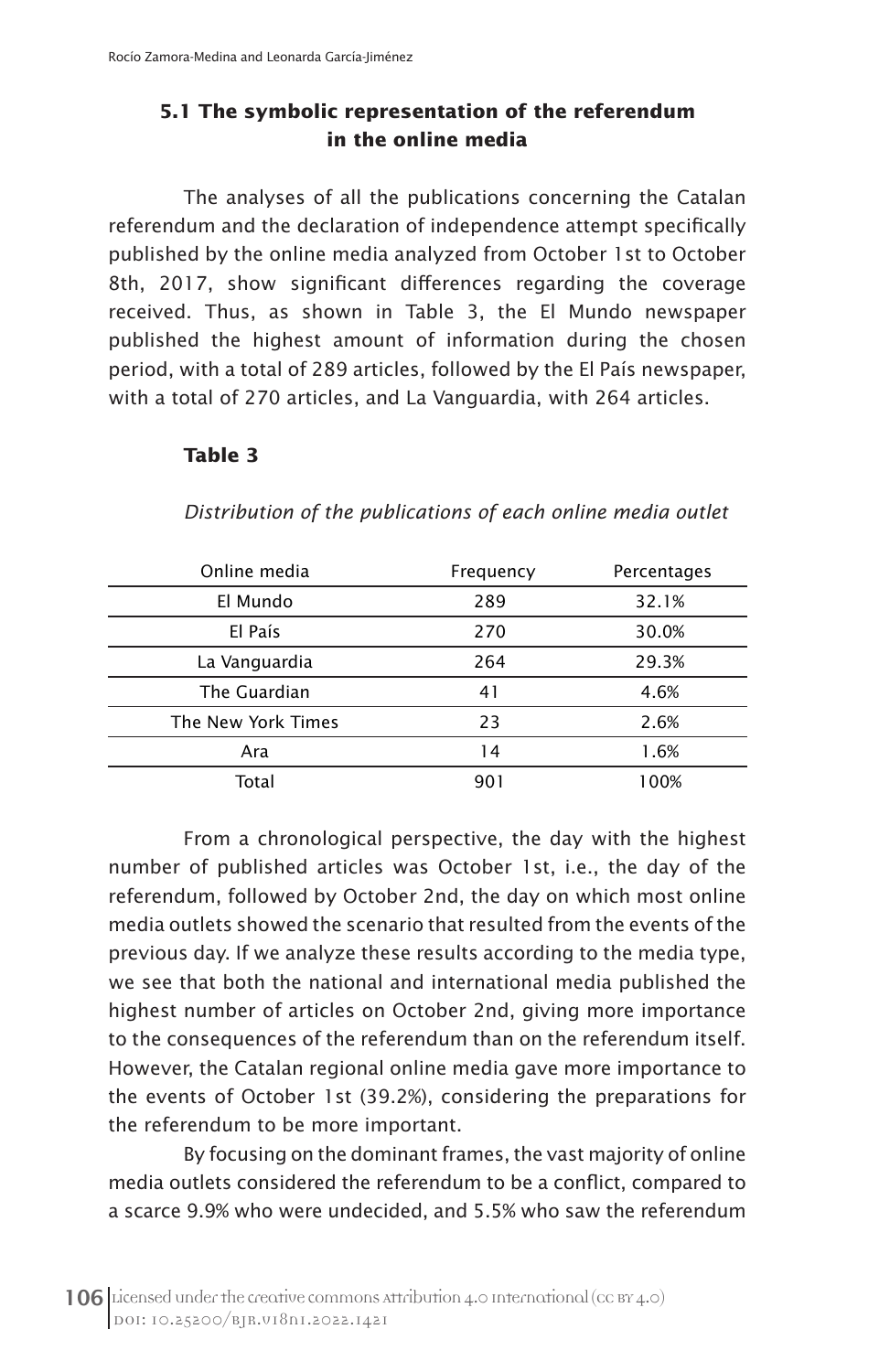as being something possible and positive. As shown in table 4, the percentage of those who considered the referendum as a conflict was highest in the national media (85.7%) and the international media (96.9%) than in the Catalan regional media (78.8%). The relationship between the type of media in the main frame was statistically significant (Pearson's chi-squared test x2=20,307 Sig.,0009).

#### **Table 4**

|                           | Media type        |                        |                         |
|---------------------------|-------------------|------------------------|-------------------------|
| Frame                     | National<br>media | International<br>media | Regional/local<br>media |
| Referendum as<br>conflict | 85.7%             | 96.9%                  | 78.8%                   |
| Possible referendum       | 4.1%              | 1.5%                   | 9.3%                    |
| Undecided                 | 9.8%              | 1.6%                   | 11.9%                   |
| N/A                       | 0.4%              | 0%                     | 0%                      |
| Total                     | 100%              | 100%                   | 100%                    |

#### *Main frame according to media type*

As for the main subject that dominated the publications, the data show that the online media chose to give more prominence to the political authorities than to the other possible players. Therefore, the presence of the Spanish authorities (31%) was much higher than that of the Catalan authorities (19%). The citizens, for their part, were given less prominence, with a higher presence of Catalan citizens (14%) than those of the rest of Spain (4.3%). In this case, we also detected statistically significant differences regarding the type of media (Pearson's Chi-square x2=65,524 Sig.,000), with the national media giving more prominence to the Catalan authorities (20%), while the international media gave more prominence to the Catalan civil society (34.4%). In the case of the regional media, the presence of the Catalan authorities was considerably higher than the other players (18.3%).

Regarding the most prominent action performed by the leading protagonists, it was observed that this had more to do with the offering of solutions than with the violent actions themselves. Nevertheless, we found that the presence of the aggression action was also significant. As shown in Table 5, there are statistically significant differences regarding the type of media (Pearson's Chi-square x2=109,928 Sig.,000). Thus,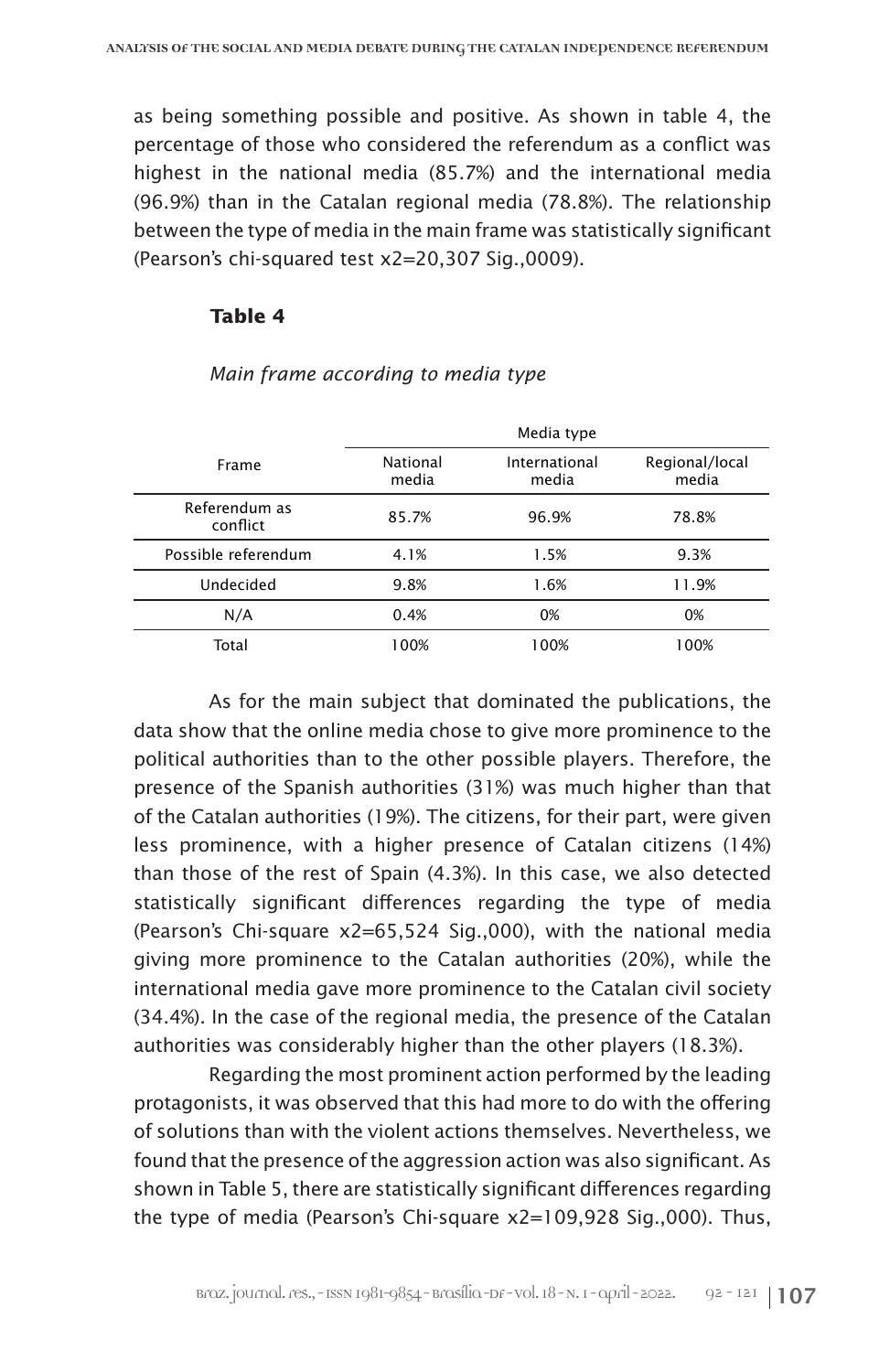for the national media, the most prominent action was that "Spain is trying to resolve the conflict" (28.4%), while the international media focused more on the action "Spanish aggression towards Catalonia" (31.2%). For the regional media, however, the most prominent action was that "Catalonia is trying to resolve the conflict" (21.9%).

# **Table 5**

*Main action according to media type*

|                                                                  | Media type |               |          |
|------------------------------------------------------------------|------------|---------------|----------|
|                                                                  | National   | International | Regional |
| Spanish aggression against Catalonia                             | 11.6%      | 31.2%         | 20.5%    |
| Catalan aggression against Spain                                 | 15.9%      | 1.6%          | 4.7%     |
| Both parties are involved in the violence                        | 4.7%       | 20.3%         | 4%       |
| Spain is trying to resolve the conflict                          | 28.4%      | 10.9%         | 18%      |
| Catalonia is trying to resolve the conflict                      | 12.9%      | 18.8%         | 21.9%    |
| Both parties are trying to resolve the<br>conflict               | 4.3%       | 1.6%          | 2.9%     |
| The international community is trying to<br>resolve the conflict | 5%         | 4.7%          | 10.4%    |
| Economic consequences                                            | 12%        | 7.8%          | 13.7%    |
| Judicial measures or political action                            | 1.3%       | 0%            | 1.1%     |
| N/A                                                              | 3.9%       | 6.2%          | 25%      |
| Total                                                            | 100%       | 100%          | 100%     |

By focusing on the audiovisual content of the publications, we observed that the majority included some type of visual content to illustrate the information (86.1%). More specifically, there was an especially high number of photographs (70.8%), followed by videos (20.8%), links (2.9%), and graphics (2.3%). These audiovisual resources were mainly used to reinforce the main content of the article (97% of the cases), which means that, broadly speaking, the main focus of the photography coincided with that of the written publications.

The audiovisual content, as with the written texts, mainly revolved around the frame of the referendum as a conflict compared to the other two frameworks. As shown in Table 6, the national and international online media more often chose the conflict frame (96.8% and 85.7% respectively), compared to the Catalan regional online media (78.8%), in which the undecided frame stood out (48.6%). However,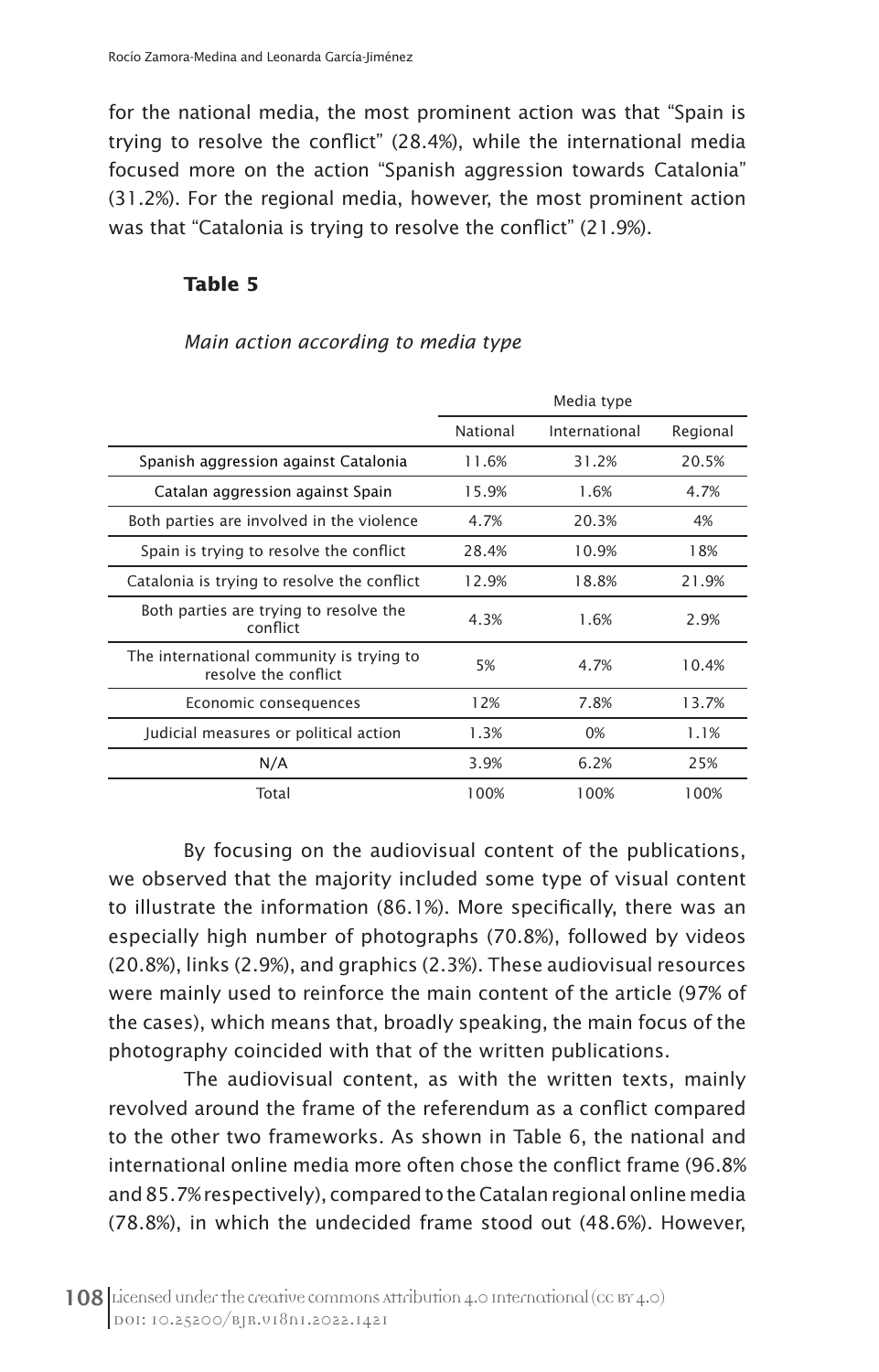it should be noted that, on this occasion, the relationship between the type of frame concerning the type of media was statistically nonsignificant (Pearson's Chi-square x2=22,307 Sig.,009).

#### **Table 6**

|                             | National<br>media | International<br>media | Regional/local<br>media |
|-----------------------------|-------------------|------------------------|-------------------------|
| Referendum as a<br>conflict | 85.7%             | 96.8%                  | 78.8%                   |
| Possible referendum         | 4.1%              | 1.6%                   | 9.4%                    |
| Undecided                   | 9.8%              | 1.6%                   | 11.8%                   |
| N/A                         | 0.4%              | 0%                     | 0%                      |
| Total                       | 100%              | 100%                   | 100%                    |

#### *The dominant visual frame according to media type*

Such consistency among the reports also led to an agreement regarding the main protagonists, considering that, as with the textual content, the audiovisual content mainly featured the Catalan citizens (25.5%) and the Spanish authorities (21.1%). However, with the audiovisual content, the prominence given to the Catalan civil society was even higher, especially in the international (53.5%) and Catalan media (27.6%) compared to the national media (22.7%). A curious fact, however, is that the Spanish police hardly appeared in the images in the Spanish online media (7.7%) but did so more frequently in the international (18.6%) and Catalan regional media (10.8%). This relationship between the main subject of the photo and the media type was also statistically significant (Pearson's Chi-square x2=66,876 Sig.,000).

In general, we identified in the audiovisual content the same three main actions as in the textual content, with each given the same prominence: the idea that "Catalonia is trying to resolve the conflict" (15.9%), "Catalan aggression against Spain" (13.9%) and "Spanish aggression against Catalonia" (10.1%). However, in this case, there were significant differences regarding the media type; while for the national media the most significant action of the audiovisual content was "Catalan aggression against Spain" (18.8%), the international media mostly saw the events as "Spanish aggression against Catalonia" (19%) and the regional media as "Catalonia is trying to resolve the conflict" (21.6%).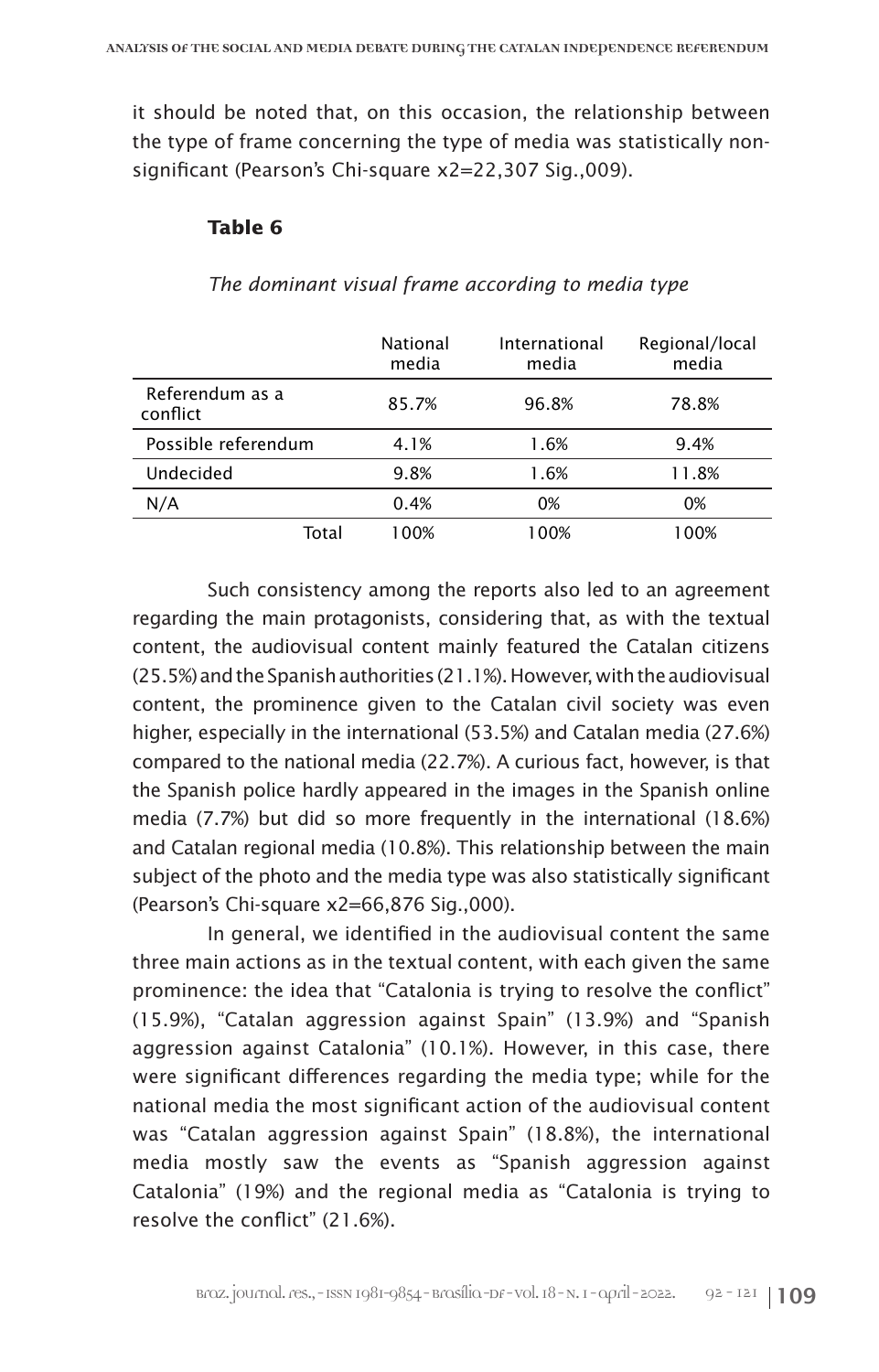# **5.2 The social debate on Twitter regarding the Catalan referendum**

A study of the tweets published during the analysis period based on the hashtags included in this research showed that the majority came from anonymous users of the Twitter social network (80%). The debate generated by media professionals (5.9%) and by politicians and political parties (1.3%) came far behind. This does not mean that politicians did not voice their opinions on Twitter, but rather that they did not use hashtags to create a thread, using Twitter as a tool for spreading their ideas rather than for social debate.

Broadly speaking, it can be seen that most tweets (45%) included a frame based on the idea that the referendum was either possible or desirable and that the Catalans had the right to choose their destiny. This clearly characterized and, by extension, conditioned the debate on Twitter under the aforementioned hashtags. To a lesser extent, there appeared other interpretations of the event, such as that the referendum was a conflict (5.5%) or that it was an unresolved issue (18.3%).

However, by differentiating the frames of the tweets according to the authors of the publications, as shown in table 7, the tweets published directly by politicians or by political associations (56%) or by anonymous citizens (48.3%) and celebrities (55.6%) were those that more often insisted that the referendum was a possible and desirable option compared to those written by journalists and media professionals, who chose less committed stances. This relationship also turned out to be statistically significant (Pearson's Chi-square x2=190,192 Sig.,000).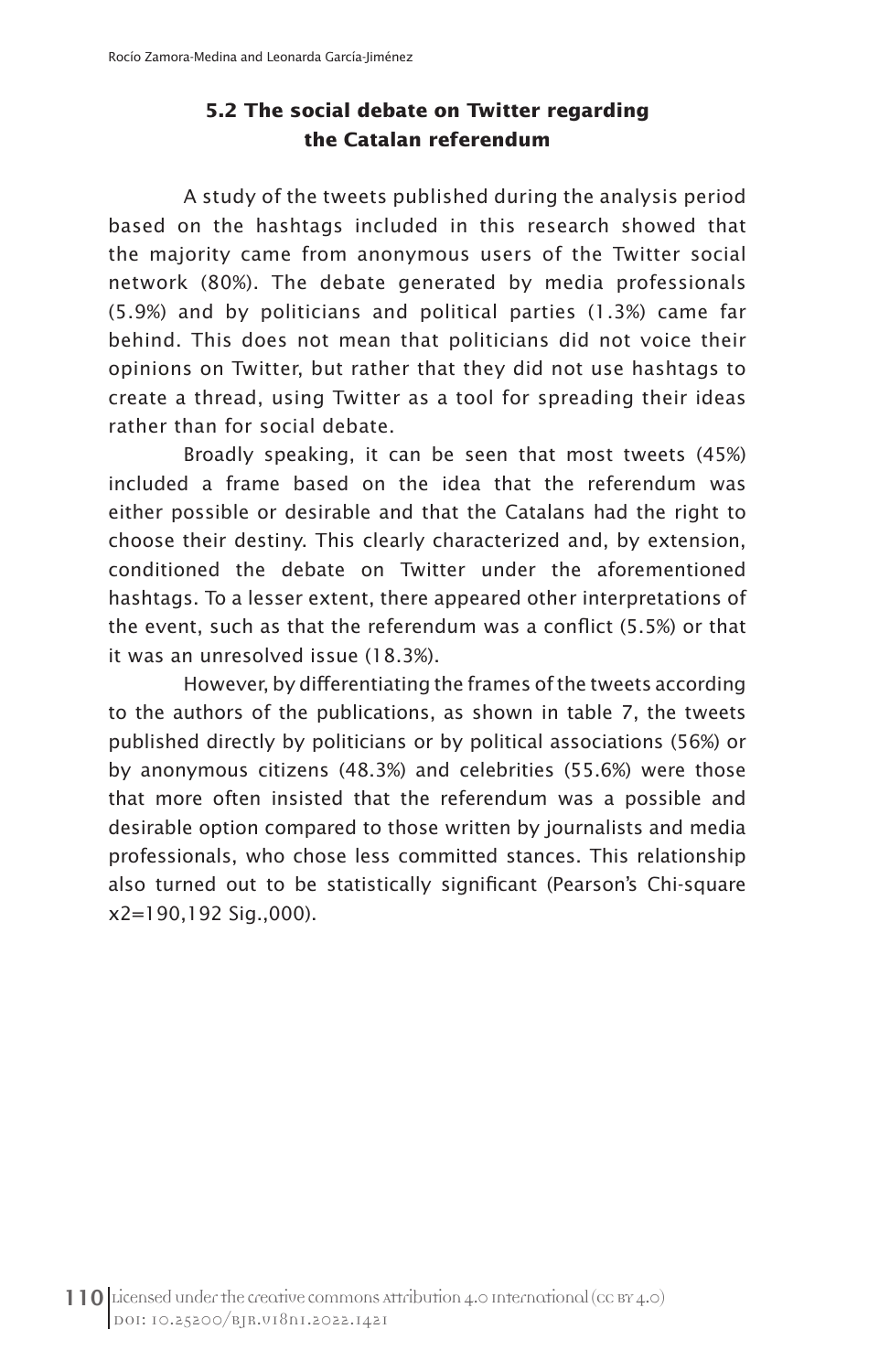# **Table 7**

|                             | Author of the publication                    |                                                      |                      |                                            |                    |
|-----------------------------|----------------------------------------------|------------------------------------------------------|----------------------|--------------------------------------------|--------------------|
|                             | Journalist/<br>communication<br>professional | Non-<br>professional<br>journalistic<br>user/citizen | Non-<br>identifiable | Politician<br>or political<br>associations | <b>Celebrities</b> |
| Referendum<br>as a conflict | 5.8%                                         | 5.6%                                                 | 6.2%                 | 2%                                         | 0%                 |
| Possible<br>referendum      | 15.1%                                        | 48.3%                                                | 36.7%                | 56%                                        | 55.6%              |
| Undecided                   | 14.7%                                        | 19.3%                                                | 14.7%                | 6%                                         | 16.7%              |
| N/A                         | 64.4%                                        | 26.9%                                                | 42.4%                | 36%                                        | 27.8%              |
| Total                       | 100%                                         | 100%                                                 | 100%                 | 100%                                       | 100%               |

*Frame of the tweet according to the author of the publication*

The Catalan citizens appeared in 36.6% of the conversations, making them the main subject of the debate. To a lesser extent, the main protagonists also included the politicians and the authorities, with a greater presence of the Spanish authorities (15.9%) than the Catalan authorities (5.5%). The police and the security forces (especially the Spanish), however, occupied the third position in the ranking.

As for the main subject, we analyzed the main developed action. In this case, we observed a high percentage of tweets (approx. 30%) in which the main action was impossible to classify as the hashtag was used simply as an unbiased framework for humor or to link to other neutral content (news, opinion blogs, etc.). Following this consideration, we identified two actions with a higher frequency: on the one hand, actions that underpin the idea that "Catalonia is trying to resolve the conflict" (23.5%), followed by the possible existence of "Spanish aggression against Catalonia" (21.8%).

By crossing the main subject of the tweets with the main developed action, we observed interesting and significant differences. Thus, on the one hand, in the case of the tweets posted by anonymous citizens, rather than dealing with the violence, these tended to refer to the efforts being made to resolve the conflict, although, depending on whether the authors were Catalan or Spanish, these efforts were considered to have been made by either the Catalans or by the Spanish.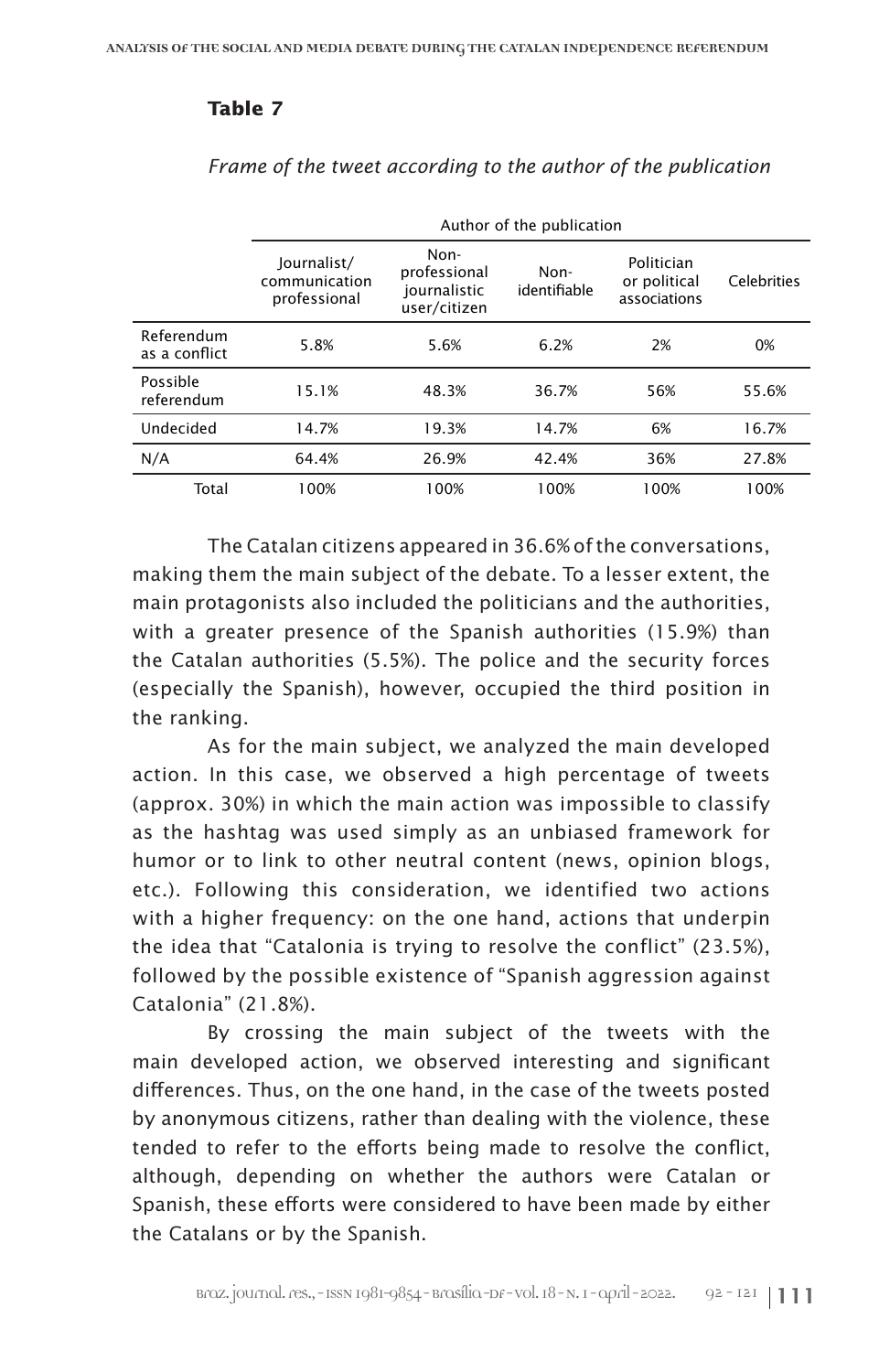In the same vein, we found differences between the tweets about the Spanish political authorities and those about the Catalan political authorities. In the first case, these were related to the idea of Spanish aggression against Catalonia, while in the second case, the idea of violence was replaced by the efforts made by Catalonia to resolve the conflict. Thus, the Spanish security forces were mainly associated with the action of Spanish aggression against Catalonia (74% of the cases). However, when referring to the Catalan police, the idea of aggression was substituted for the idea that "Catalonia is trying to resolve the conflict".

Finally, special mention must be made of the differences found when the protagonist was the media itself, considering that, despite representing a residual proportion, in the case of the national media, both actions were chosen indistinctly, while the Catalan media chose to highlight the attempts on the part of Catalonia to resolve the conflict. However, when the international media was the main subject of the publications, the violent aggression on the part of Spain against Catalonia was emphasized, as well as the efforts of the international community to resolve the conflict.

As with the content in the online media, we also analyzed the visual content of the tweets. The results showed a rather significant presence of visual material (43% of the tweets analyzed contained some type of audiovisual content), either in the form of photos (48.3%), links (31.3%), or videos (20.2%), which served to reinforce the main content of the textual information (in 88.7% of the cases). As with the news, the most notable main subject of the audiovisual content was also the Catalan citizens, who mostly believed that "Catalonia is trying to resolve the conflict" (43.2% of the tweets). In this case, the main focus of the photos concerned the idea that the referendum was possible (in 62.3% of the cases analyzed).

# **6 Conclusions**

The analysis of the main players involved, the actions, and the frameworks built around the attempt by the Catalan government to organize the referendum on independence from Spain that took place on October 1st, 2017, led to important conclusions to be considered regarding how the media and social debate was produced.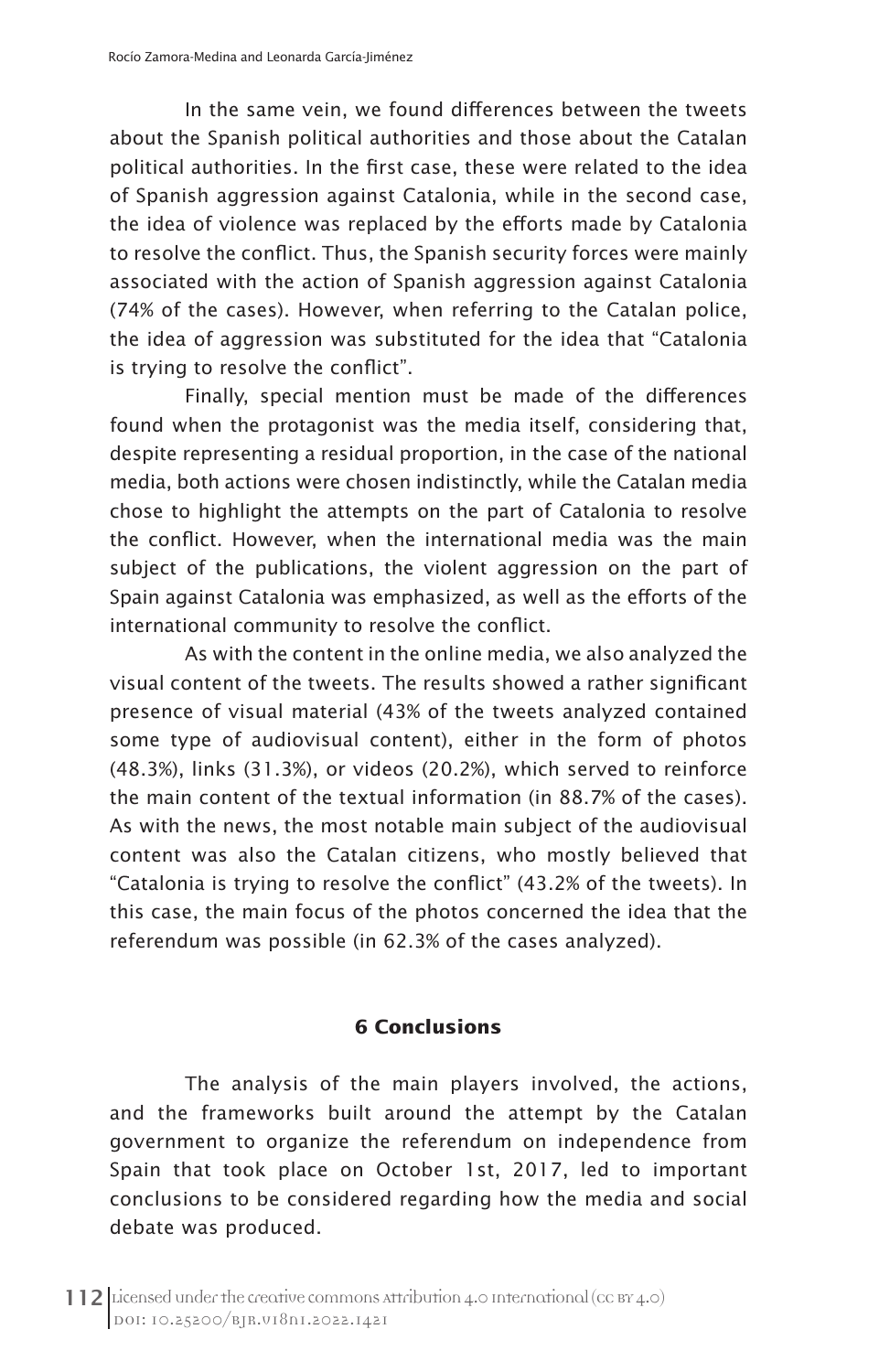The comparative empirical analysis of the media coverage in the leading national, international and regional press showed significant differences during the week of October 1st to October 8th. While the national online media paid more attention to this issue, giving more importance to the consequences of the referendum than to the event itself, the Catalan regional online media chose to focus more on the preparations for the referendum.

Moreover, although the dominant frame was, without a doubt, the referendum considered as a conflict rather than the idea that the referendum was something possible or the undecided frame, the national and international media highlighted this approach more than the Catalan regional media. Nevertheless, there were slight differences among the national media, who mostly interpreted the referendum as being an undesirable and unlawful conflict that had to be resolved, compared to the international media, who saw the event as a conflict due to the aggression and the police baton charges that occurred that day. These results support those of the previous studies gathered in the literature review (López-Olano & Fenoll, 2019; Pont-Sorribes et al., 2019; Dubois & Villeneuve-Siconnelly, 2019).

The protagonists were mostly the political authorities compared to the other players involved such as the citizenry itself, which had a much lower presence, with only the international online media giving somewhat more importance to the Catalan civil society. These political authorities were mainly seen as offering solutions to the conflict, and so the main action that summarized the interpretation of the event was that "Spain is trying to resolve the conflict", followed, less frequently, by the idea that "Catalonia is trying to resolve the conflict". We also found noteworthy examples of actions associated with the aggression that occurred, but only in the international and Catalan regional media.

The visual content offered by the online media served, in the same way, to illustrate the information and to reinforce the dominant content of the news items that dealt with the idea of the referendum as a conflict. In the photos, however, more prominence was given to the Catalan civil society and the Spanish authorities, while the international and Catalan media also gave prominence to the Spanish police. The concept of mutual aggression had a larger presence, especially in the national and international media.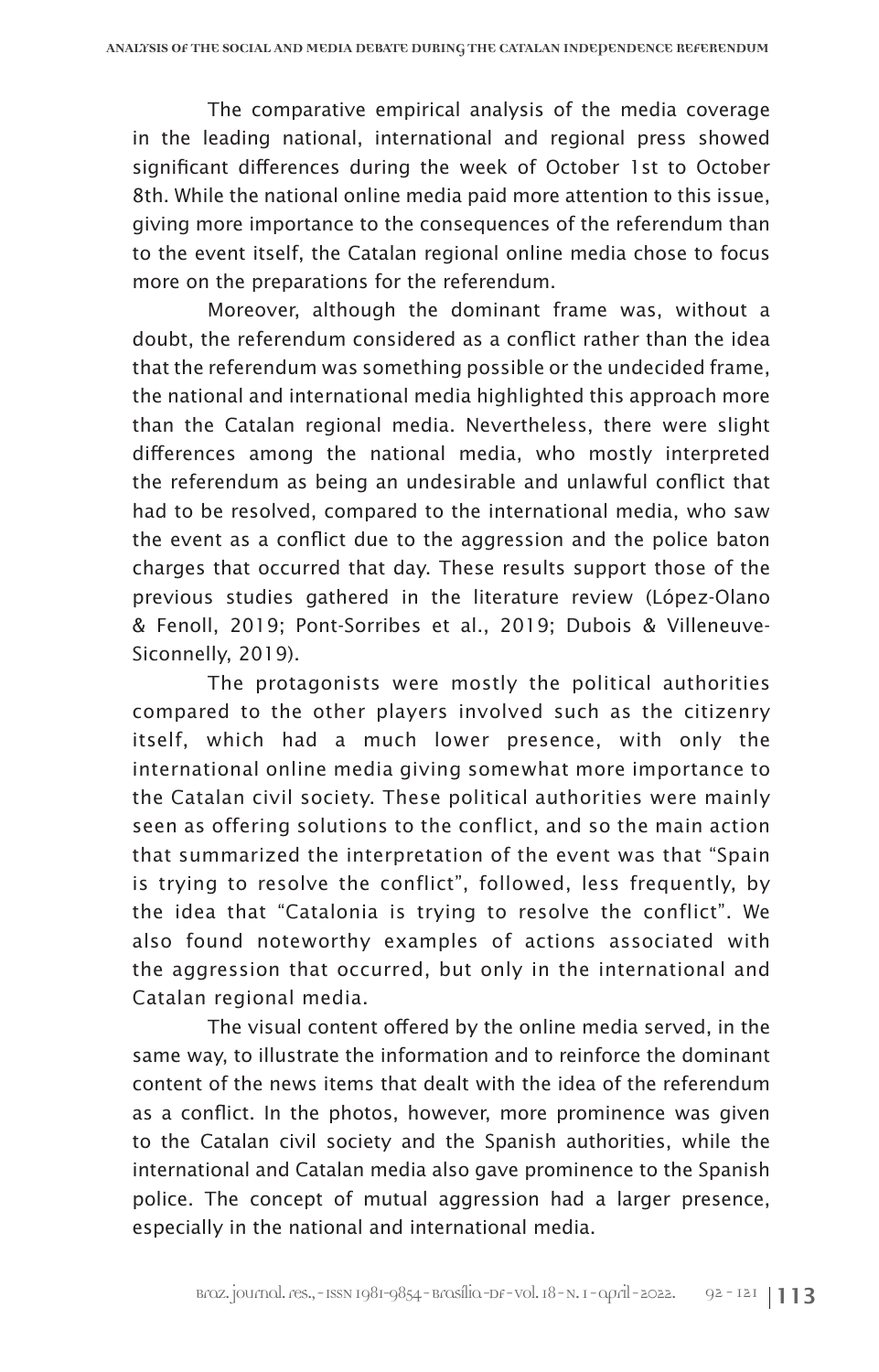Our analysis of the social debate on Twitter under the selected hashtags, with strong participation from anonymous Catalan citizens, showed that the majority of the tweets included a framework based on the idea that the referendum was a possible and desirable fact since, from this perspective, the Catalan people had the right to choose their destiny, which could be explained by the larger presence of the pro-independence movement on Twitter (Carrasco et al., 2018). To a lesser extent, other interpretations appeared, such as the referendum as a conflict (illegal, violent, or undesirable) or the undecided frame.

This provided a novel contribution to our study, which has shown that there was a more positive type of focus on Twitter than that gathered so far. Therefore, the larger presence of the Catalan civil society may be related to the fact that the two most relevant actions were those that underpin the idea that "Catalonia is trying to resolve the conflict", as well as the possible existence of "Spanish aggression against Catalonia". By contrast, the tweets featuring anonymous citizens dealt with the efforts made to resolve the conflict rather than the violence, efforts which, depending on whether the citizens were Spanish or Catalan, were attributed to Spain or Catalonia respectively, a clear polarization which we had also seen in a review of previous studies. On the other hand, when the Spanish security forces appeared in the tweets, these were mainly associated with the action of Spanish aggression against Catalonia. However, when the protagonists of the tweets were the Catalan police, the idea of aggression was replaced by the idea that Catalonia was trying to resolve the conflict.

The visual discourse of the tweets was considerable and served to reinforce the dominant discourse of the publications, to such an extent that the most significant main subject in the audiovisual content was the Catalan citizenry, who mostly appeared showing, as the main action, the fact that "Catalonia is trying to resolve the conflict", underpinning the main discourse of the photography which held the belief that the referendum was possible.

Ultimately, the comparative analysis of these different scenarios – that of the online media and Twitter – revealed important differences among the frames represented concerning the event. In the first case, the media prioritized the idea of conflict and aggression, while in the second case, maybe conditioned by the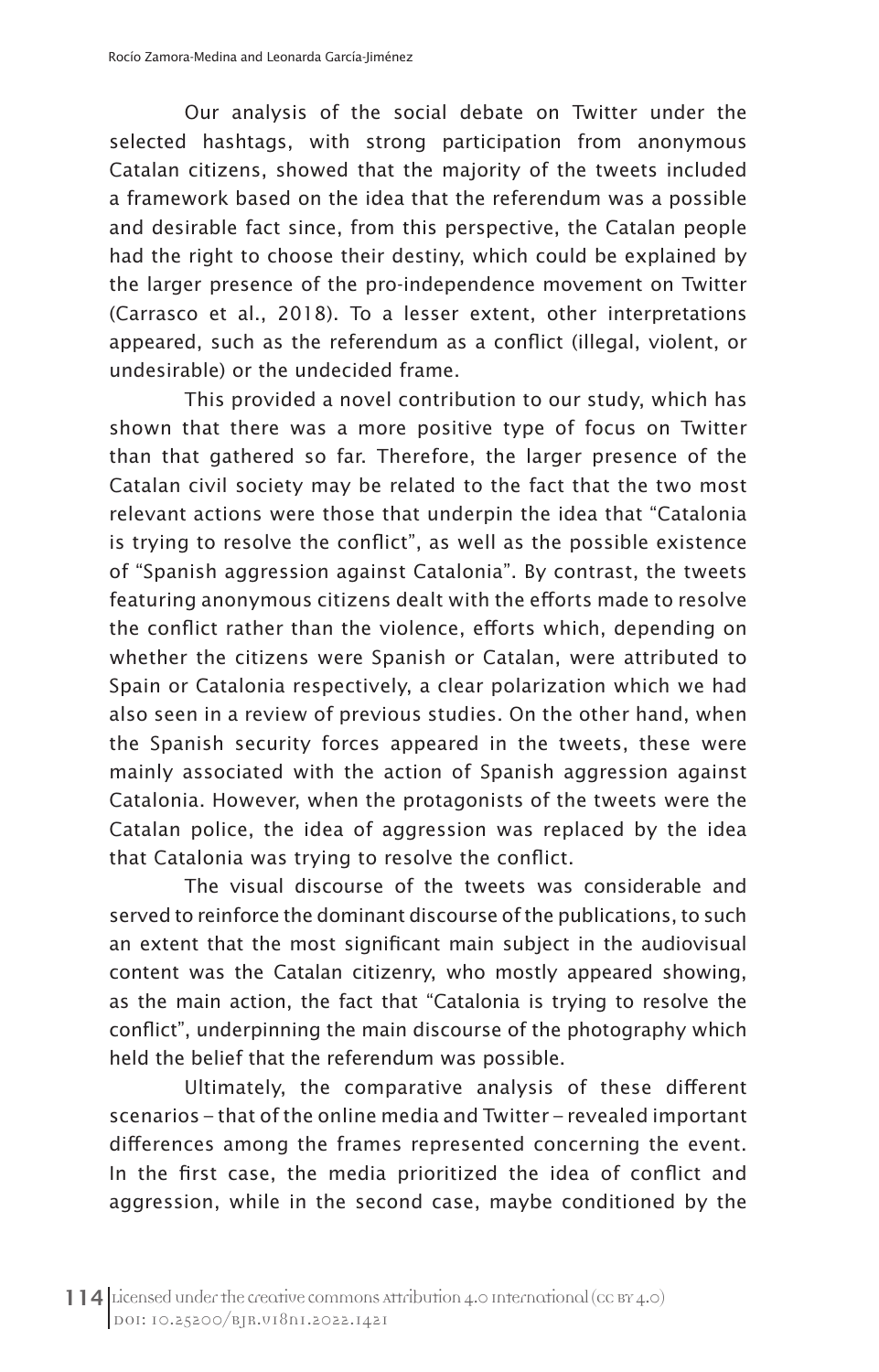larger presence of anonymous Catalan citizens as protagonists, the idea that the referendum was a desirable and acceptable fact was highlighted, through a gentler discourse focused on Catalan efforts to resolve the conflict. The results obtained from this study have ratified the results of previous studies (Moragas-Fernández et al., 2019; San Cornelio & Gómez, 2019), while also providing new contributions, especially when it comes to offering a specific classification of frames for simultaneously assessing the interpretative frameworks used in the online media as well as in the social media.

The main limitation of this study was its temporal scope, restricted to just one week, as well as the absence of other elements in the quantitative content analysis such as the study of the main topics or the tone of the published tweets. For these reasons, we propose that future studies include a complimentary analysis of the different events that have created tension between the Central and Catalan governments in order to favor the diachronic comparative study of frameworks, subjects, and actions.

# **REFERENCES**

Aalberg T, Strömbäck J, & de Vreese CH. (2012). The framing of politics as strategy and game: A review of concepts, operationalizations and key findings. *Journalism*, *13*(2), 162-178. DOI:10.1177/1464884911427799

Aguilera de Prat, C. (1992). El uso del referéndum en la España democrática (1976-1986). *Revista de Estudios Políticos*, 75, 131-163. Retrieved from: https://dialnet.unirioja.es/servlet/ articulo?codigo=27148

Algaba, C., & Bellido-Pérez, E. (2019). Memes as an ideological tool: The stance of the Spanish online newspapers regarding the Catalan referendum and Catalan regional elections 2017. *Catalan Journal of Communication and Cultural Studies*, *11*(2), 265–287. DOI: 10.1386/ cjcs\_00007\_1

Alonso Muñoz, L. (2014). El tratamiento de la prensa del movimiento independentista de Cataluña. *Sphera Publica*, *14*(2), 104–126. Retrieved from: http://sphera.ucam.edu/index.php/sphera-01/ article/view/231/207

Anderson, P. (2019). 'Independence 2.0': Digital activism, social media and the Catalan independence movement. *Catalan Journal of Communication and Cultural Studies*, *11*(2), 191–207. DOI: 10.1386/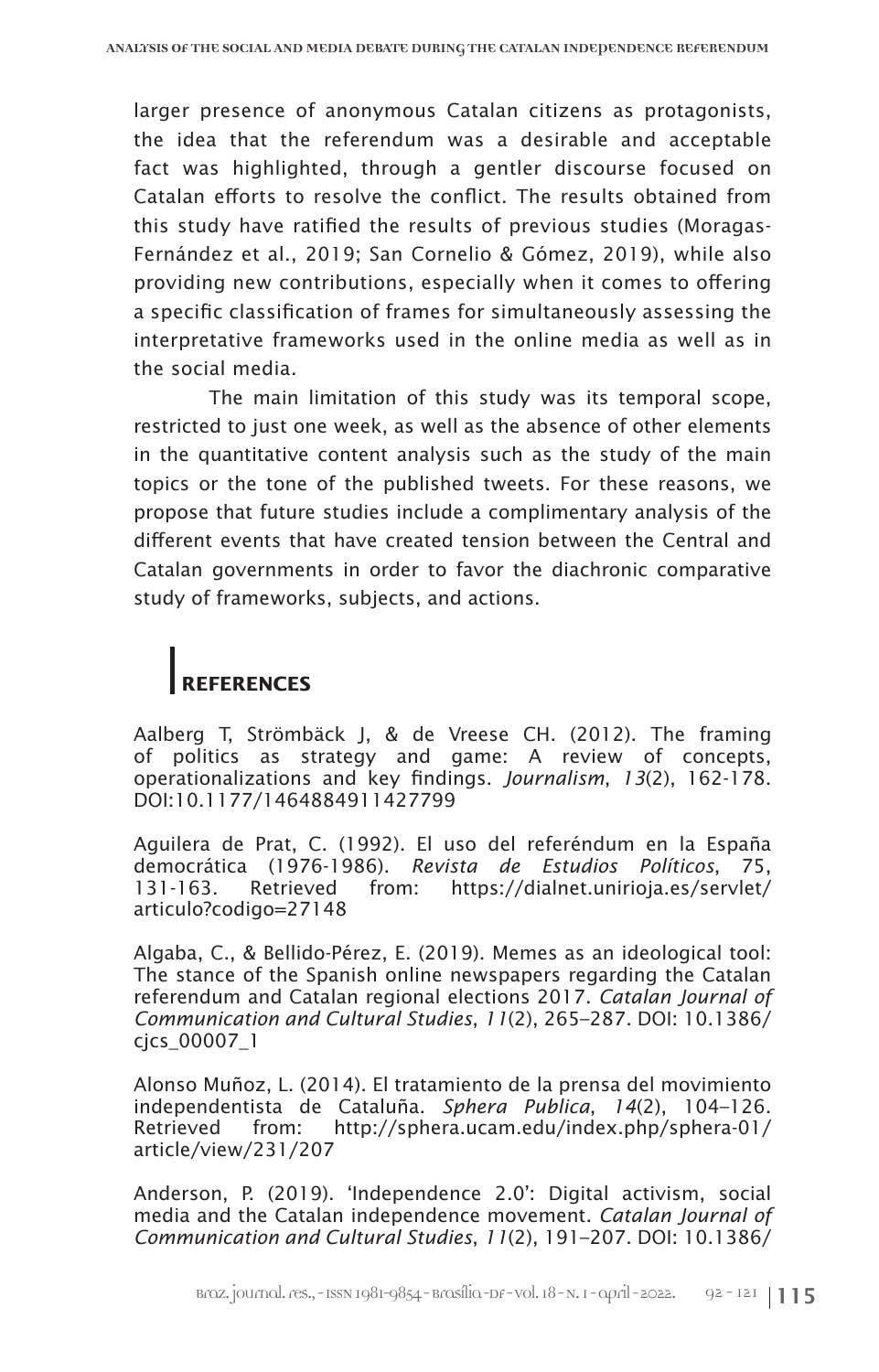cjcs\_00003\_1

Aparici, R., García-Marín, D., & Rincón-Manzano, L. (2019). Noticias falsas, bulos y trending topics. Anatomía y estrategias de la desinformación en el conflicto catalán. *Profesional de la Información*, *28*(3). DOI: 10.3145/epi.2019.may.13

Arce García, S., Cuervo Carabel, T., & Orviz Martínez, N. (2020). #ElDilemaSalvados, análisis de las reacciones en Twitter al programa de Jordi Évole sobre Cataluña. *Revista Prisma Social*, 28, 1–19. Retrieved from: https://revistaprismasocial.es/article/ view/3312

Ardèvol-Abreu, A. (2015). Framing o teoría del encuadre en comunicación. Orígenes, desarrollo y panorama actual en España. *Revista Latina de Comunicación Social*, (70), 423–450. DOI: 10.4185/ RLCS-2015-1053

Ballesteros Herencia, C. (2015a). El desafío inadvertido. La consulta sobre la independencia de Cataluña desde el marco informativo del conflicto. *Anàlisi. Quaderns de Comunicació i Cultura*, (53), 48–64. DOI: 10.7238/a.v0i53.2531

Ballesteros Herencia, C. (2015b). Naciones mediáticas. Los marcos informativos de la consulta sobre la independencia de Cataluña (9-N). *Doxa Comunicación*, (20), 161–183. Retrieved from https://dialnet. unirioja.es/servlet/articulo?codigo=5349448

Berger, P. & Luckmann, T. (1968). *La construcción social de la realidad*. Amorrortu.

Capdevila, A., Moragas-Fernández, C., Montagut, M., Willem, C. Grau, J., Gutiérrez-Colón, M., Manegre, M., & Vidal, J. (2021). *Cobertura periodística i imatge de Catalunya a la premsa internacional. ANY 2020.* Universitar Rovira i Virgili: Asterisc – Grup de Recerca en Comunicació. Retrieved from: https:// diplocat.cat/media/upload/arxius/publicacions/Informes/ InformeCatalunyaPremsaInternacional\_2020.pdf

Carrasco, R., Villar, E., & Tejedor, L. (2018). Twitter como herramienta de comunicación política en el contexto del referéndum independentista catalán: asociaciones ciudadanas frente a instituciones públicas. *Revista de Comunicación y Tecnologías Emergentes*, *16*(1), 64–85. DOI: 10.7195/ri14.v16i1.1134

Cartes, M. (2018). El uso de Instagram por los partidos políticos catalanes durante el referéndum del 1–0. *Revista de Comunicación de la SEECI*, (47), 17–36. DOI: 10.15198/seeci.2018.0.17-36

Castelló, E. (2012). *La mediatización del conflicto político: Discursos y narrativas en el contexto español*. Laerte.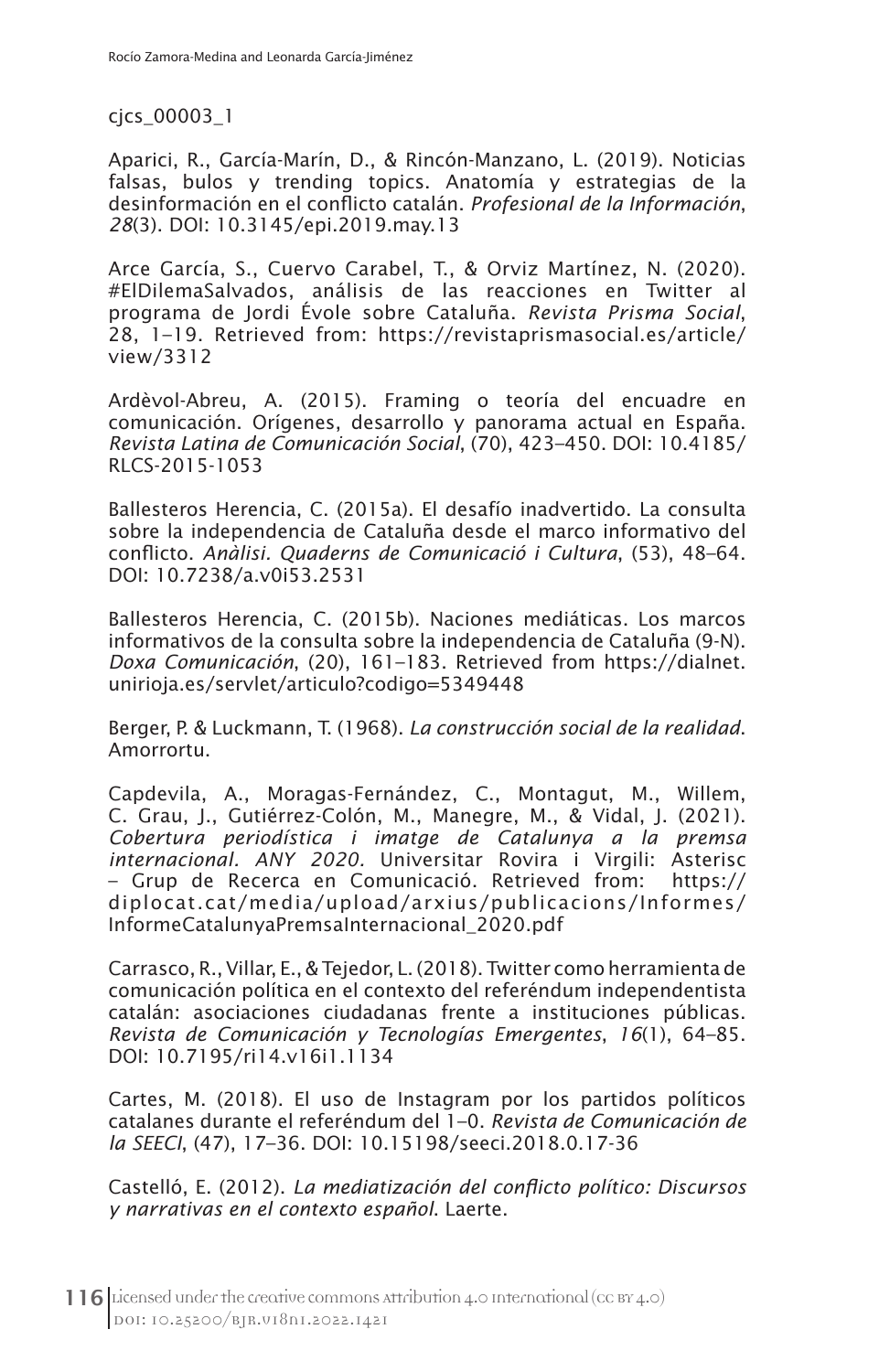Castelló, E., & Capdevila, A. (2013). Defining pragmatic and symbolic frames: Newspapers about the independence during the Scottish and Catalan elections. *Estudios sobre el Mensaje Periodístico*, *19*(2), 979– 999. DOI: 10.5209/rev\_ESMP.2013.v19.n2.43483

Cetrà, D., & Harvey, M. (2019). Explaining accommodation and resistance to demands for independence referendums in the UK and Spain. *Nations and Nationalism*, 25(2), 607-629. DOI: 10.1111/ nana.12417

Coromina, O., & Padilla, A. (2018). Análisis de las desinformaciones del referéndum del 1 de octubre detectadas por Maldito Bulo. *Quaderns del CAC 44*(XXI), 17–26. Retrieved from: www.cac.cat/sites/default/ files/2018-08/Q44\_ES.pdf

D'Angelo, P. (2002). News framing as a multiparadigmatic research program: A response to Entman. *Journal of Communication, 52*(4), 870–888. DOI: 10.1111/j.1460-2466.2002.tb02578.x

D'Angelo, P. (2012). Studying framing in political communication with an integrative approach. *American Behavioral Scientist*, *56*(3), 353–364. Retrieved from: http://erevistas.saber.ula.ve/index.php/ Disertaciones

De Vreese, C. (2005). News framing: Theory and typology. *Information Design Journal*, *13*(1), 51–62. DOI: 10.1075/idjdd.13.1.06vre

Dorado Lago, S., & Sixto-García, J. (2021). Deontología periodística en el tratamiento informativo del intento secesionista catalán. Ámbitos. *Revista Internacional de Comunicación*, (53), 201–215. DOI: 10.12795/Ambitos.2021.i53.11

Dubois, P., & Villeneuve-Siconnelly, K. (2019). Framing Catalonia: Evidence from Québec media. *Catalan Journal of Communication and Cultural Studies*, *11*(2), 227–247. DOI: 10.1386/cjcs\_00005\_1

Entman, R. (1993). Framing: Toward clarification of a fractured paradigm. *Journal of Communication*, *43*(4), 51–58. DOI: 10.1111/ j.1460-2466.1993.tb01304.x

Esteve Del Valle, M., & Borge Bravo, R. (2018). Echo chambers in parliamentary twitter networks: The Catalan case. *International Journal of Communication,* (12), 1715–1735. Retrieved from: https:// ijoc.org/index.php/ijoc/article/view/8406

European Commission. (2017, October 2). *Statement on the events in Catalonia*. Retrieved from: www.europa.eu/rapid/press-release\_ STATEMENT-17-3626\_en.htm

Gagnon, A., Montagut, M., & Moragas-Fernández, C. (2019). Discourses, actors and citizens in the communicative construction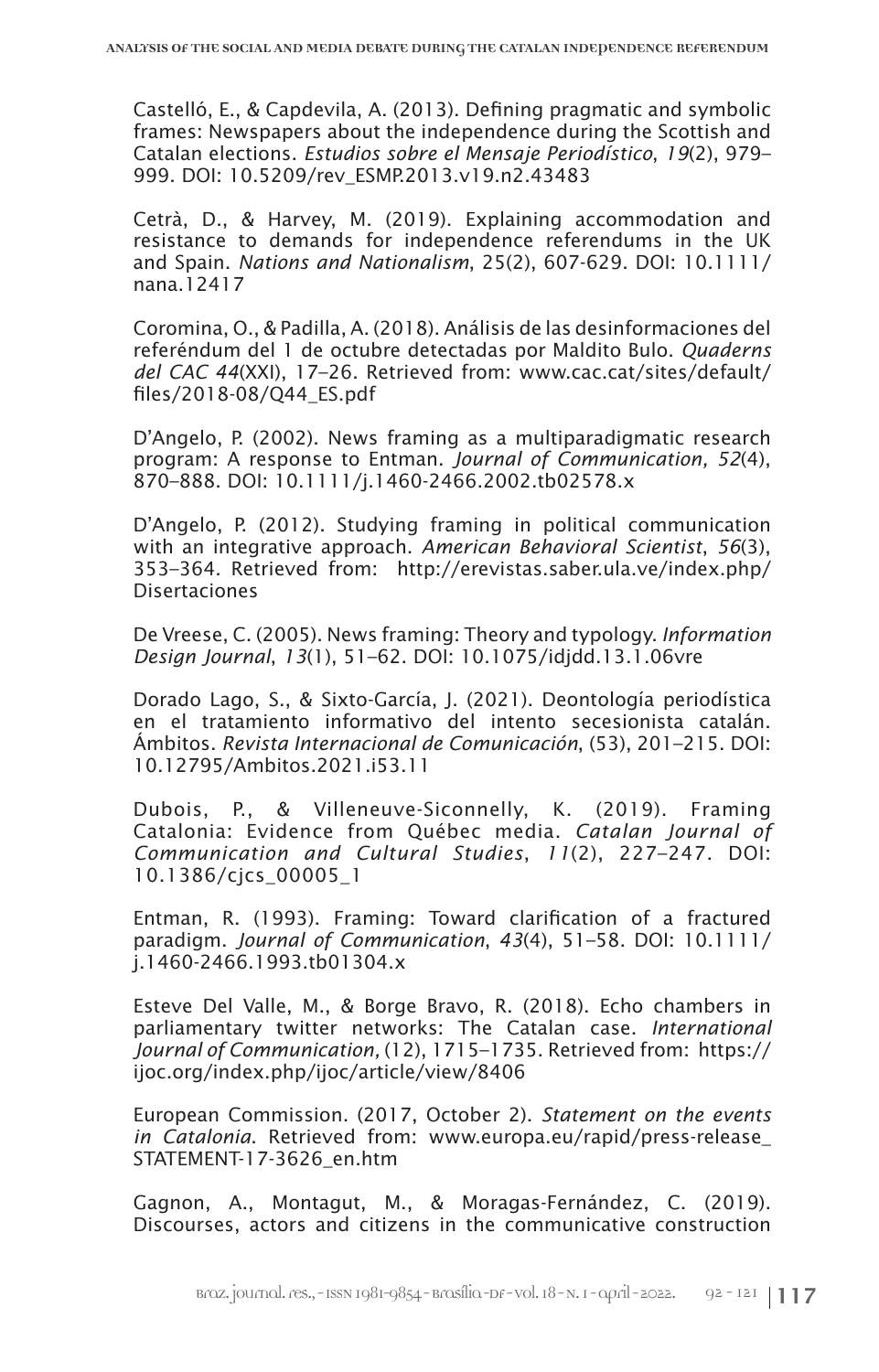of conflicts: The Catalan case. *Catalan Journal of Communication & Cultural Studies*, *11*(2), 161-169. DOI: https://doi.org/10.1386/ cjcs\_00001\_2

García-Jiménez, L., Zamora-Medina, R., & Martínez-Fernández, R. (2014). The construction of symbolic power: Comparing offline and online media representations of Occupy the Street in Spain. *International Journal of Communication, 8*, 2540- 2560. Retrieved from: https://ijoc.org/index.php/ijoc/article/ view/2259

Gil Ramírez, M. (2019a). El uso de YouTube en el procés catalán. Comunicación política a través de los social media: ¿Prosumidores mediatizados? *Estudios sobre el Mensaje Periodístico*, *25*(1), 213– 234. DOI: 10.5209/ESMP.63725

Gil Ramírez, M. (2019b). ¿Participa la esfera política en YouTube? Producción y consumo de información en la campaña electoral catalana de 2017. *Ámbitos*. Revista Internacional de Comunicación, 44, 141–161. DOI: 10.12795/Ambitos.2019.i44.09

Hernández-Santaolalla, V., & Sola-Morales, S. (2019). Postverdad y discurso intimidatorio en Twitter durante el referéndum catalán del 1-O. *Observatorio (OBS\**), *13*(1), 102–121. DOI: 10.15847/ obsOBS13120191356

Igartua, J.J., & Cheng, L. (2009). Moderating effect of ggroup cue while processing news on inmigration: Is the framing effect a heuristic process? *Journal of Communication*, *50*(4), 726–749. DOI: 10.1111/j.1460-2466.2009.01454.x

Irala-Hortal, P. (2020). Discurso político y lectura visual. Estudio de caso: Las portadas sobre el referéndum ilegal del 1-O. *Revista General de Información y Documentación*, *30*(1), 167–182. DOI: 10.5209/ rgid.69677

Julve, R. (2017, March 13). *Artur Mas, condenado a dos años de inhabilitación por la consulta del 9-N*. El Periódico. Retrieved from: www.elperiodico.com/es/politica/20170313/sentencia-mas-ortegarigau-9n-5893434

Lejarza, A., Oteo, M., Zaballa, J., & León, J. (2015). Análisis de marcos interpretativos del proceso de independencia de Cataluña. *Revista Inguruak*, (59), 23–47. Retrieved from: www.inguruak.eus/index. php/inguruak/article/view/9

Llorca Asensi, E. (2015). El desafío catalán, un análisis descriptivo. *Revista Castellano Manchega de Ciencias Sociales*, (20), 45-60. DOI: 10.20932/rbcs.v0i20.11

López-Olano, C., & Fenoll, V. (2019). Posverdad, o la narración del procés catalán desde el exterior: BBC, DW y RT. *El Profesional de la*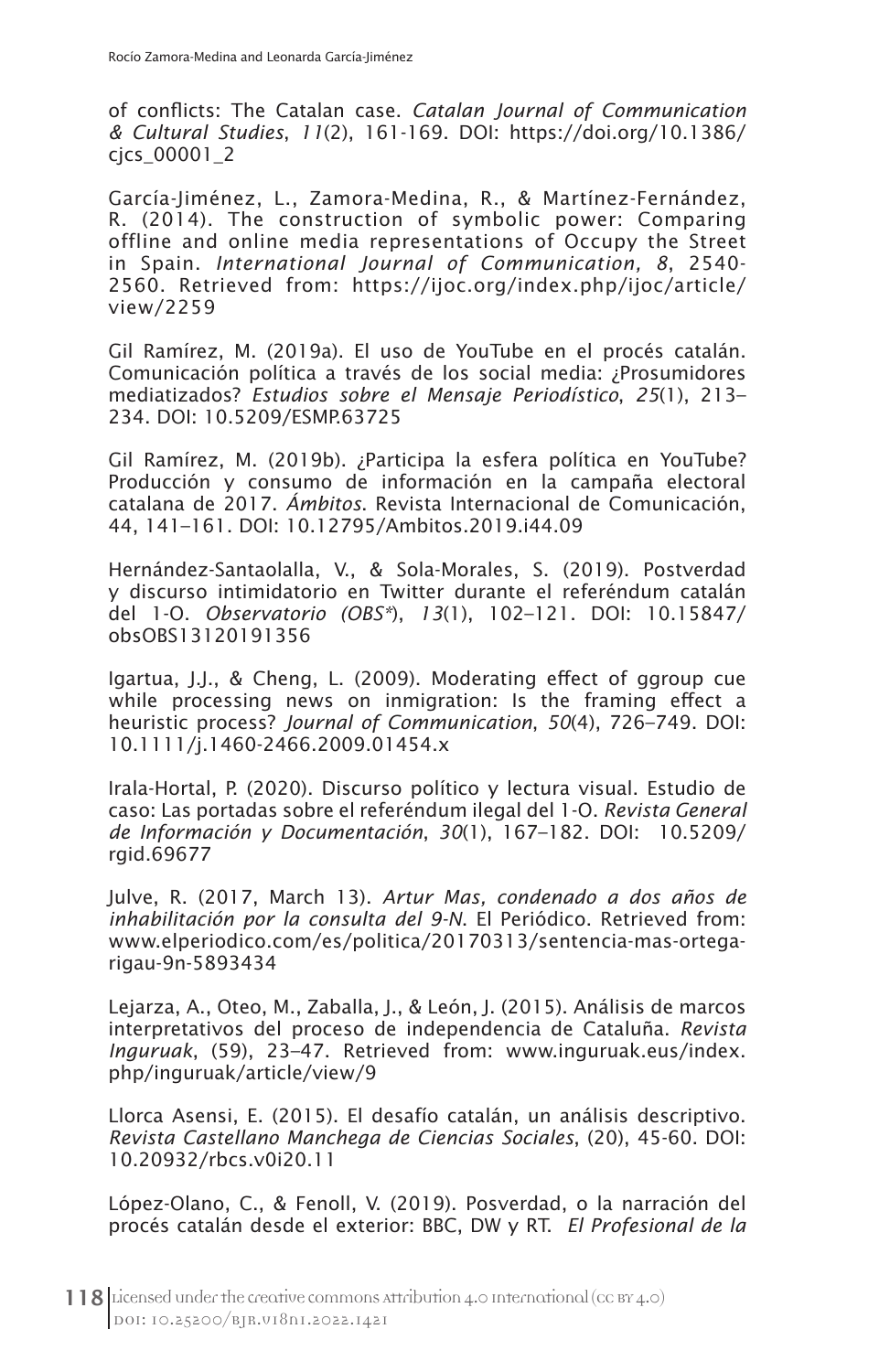*Información*, *28*(3), 1–14. DOI: 10.3145/epi.2019.may.18

Marcet, J., Medina, L., & Liñeira, R. (2014). 35 ans d'élections en Catalogne: De l'autonomisme à l'indépendantisme. *Pôle Sud*, *40*(1), 81–97. DOI: 10.3917/psud.040.0081

Marín, J., & Zamora, R. (2014). Aproximación integradora en la investigación sobre la teoría del framing desde su condición multiparadigmática. *Disertaciones*, *7*(1), 6–40. Retrieved from: http:// erevistas.saber.ula.ve/index.php/Disertaciones/

Moragas-Fernández, C. M., Grau-Masot, J.-M., & Capdevila-Gómez, A. (2019). Articulación de la influencia en Twitter ante el anuncio de la Ley del referéndum en Cataluña. *Profesional de la Información*, *28*(3), 1–17. DOI: 10.3145/epi.2019.may.20

Ordeix, E., & Ginesta, X. (2013). *Political Engagement Principles as the Basis for New Regional Self-Determination Processes in Europe. American Behavioral Scientist, 58*(7)*, 928–940.* DOI: 10.1177/0002764213506214

Perales-García, C., & Pont-Sorribes, C. (2017). Estudio de la representación del proceso catalán en la prensa internacional (2010-2015), *Cahiers du MIMMOC*, (18), n.p. DOI: 10.4000/ mimmoc.2609

Perales-García, C., & Pont-Sorribes, C. (2020). *Informe Final: Estudi de la presència i la representació de Catalunya a la premsa internacional (2019)*. Universitat Pompeu Fabra, Barcelona. Retrieved from: https://diplocat.cat/media/upload/arxius/publicacions/Informes/ InformeCatmonFinal-web.pdf

Pérez Curiel, C. (2020). Political influencers/leaders on Twitter. An analysis of the Spanish digital and media agendas in the context of the Catalan elections of 21 December 2017. *KOME − An International Journal of Pure Communication Inquiry*, *8*(2), 88–108. DOI: 10.17646/ KOME.75672.46

Pérez-Curiel, C., Jiménez-Marína, G., & García, I. (2020). Influencia de agendas y estudio de framing en el marco electoral del Procés de Cataluña. *Revista Latina de Comunicación Social*, (75), 27–51. DOI: 10.4185/RLCS-2020-1415

Pérez, J. (2017, October 3). *La misión de observadores concluye que el referéndum no cumple los "estándares internacionales"*. El País. Retrieved from: www.elpais.com/politica/2017/10/03/ actualidad/1507046129\_416345.html

Pont-Sorribes, C., Perales-García, C., Mauri-Rios, M., & Tulloch, C. (2019). The coverage of the international press in framing the Catalan sovereignty process: Analysis of ten leading EU and US newspapers 2010–17. *Catalan Journal of Communication & Cultural Studies*,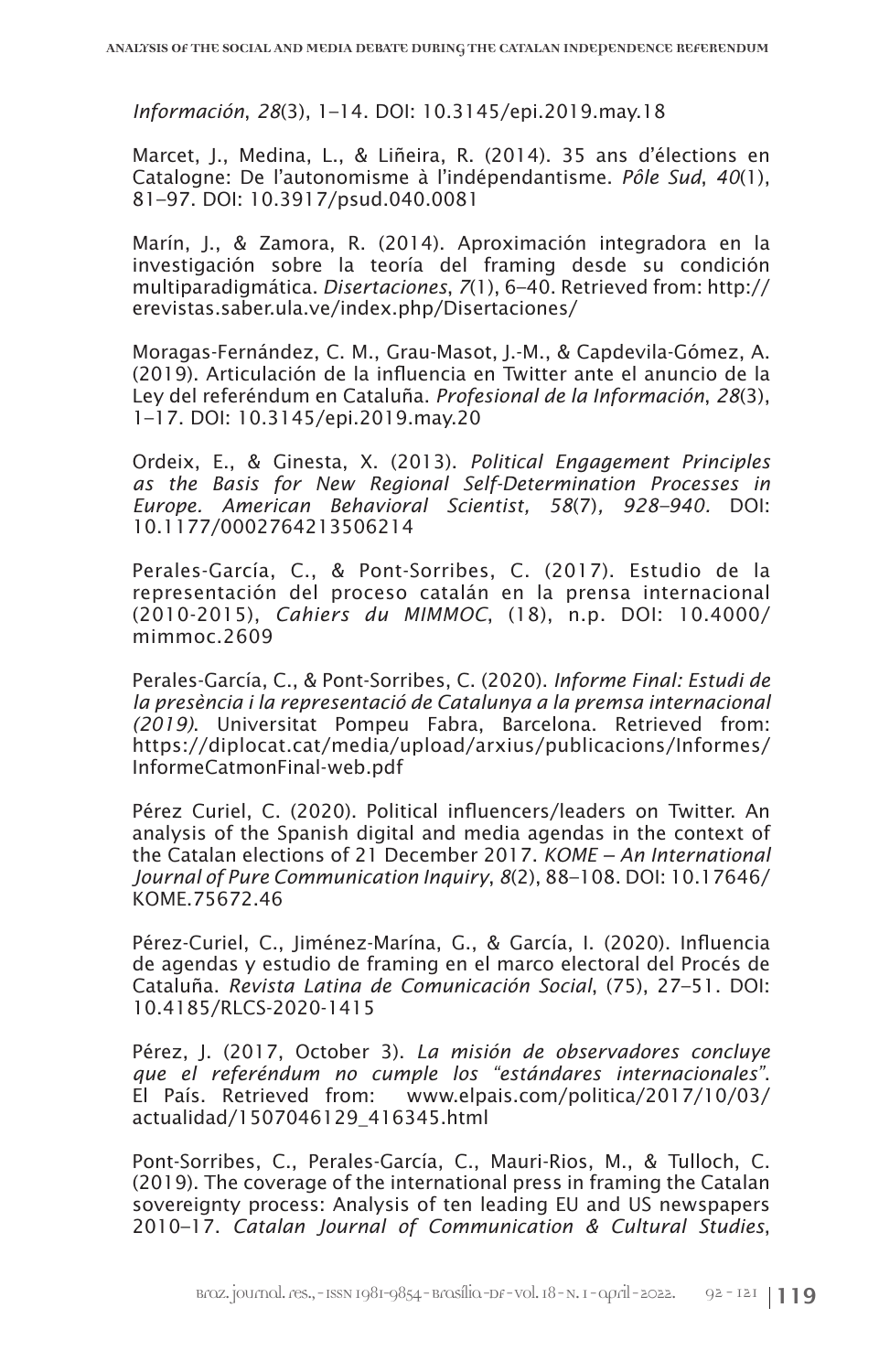*11*(2), 209–226. DOI: 10.1386/cjcs\_00004\_1

Reese, S. D. (2001). A bridging model for media research. In S. Reese, O. Gandy & A. Grant (Eds.), *Framing public life: Perspective on media and our understanding of the social world* (pp. 7–31). Lawrence Erlbaum Associates.

Sampedro, V., & Resina-De-la-Fuente, J. (2010). Opinión pública y democracia deliberativa en la sociedad red. *Ayer. Revista de Historia contemporánea*, (80), 139–162. Retrieved from: https://revistaayer. com/articulo/411

San Cornelio, G., & Gómez Cruz, E. (2019). Image-sharing and iconicity on social media during the Catalan conflict (2017). *Catalan Journal of Communication & Cultural Studies*, *11*(2), 289–301. DOI: 10.1386/cjcs\_00008\_1

Valera, L. (2016). El sesgo mediocéntrico del framing en España: Una revisión crítica de la aplicación de la teoría del encuadre en los estudios de comunicación. *Revista ZER*, *21*(41), 13–31. DOI: 10- 1387/zer.16404

Vellón Lahoz, F. (2020). Argumentación y acción política: El discurso periodístico en el conflicto catalán. *Círculo de Lingüística Aplicada a la Comunicación,* (83), 227–242. DOI: 10.5209/ clac.64878

Xicoy, E., Perales-García, C., & Xambó, R. (2017). Shaping public opinion for confrontation: Catalan independence claims as represented in Spanish, Catalan, Valencian, and Basque editorials*. American Behavioral Scientist, 61*(9), 1040–1055*.*  DOI:10.1177/0002764217708587